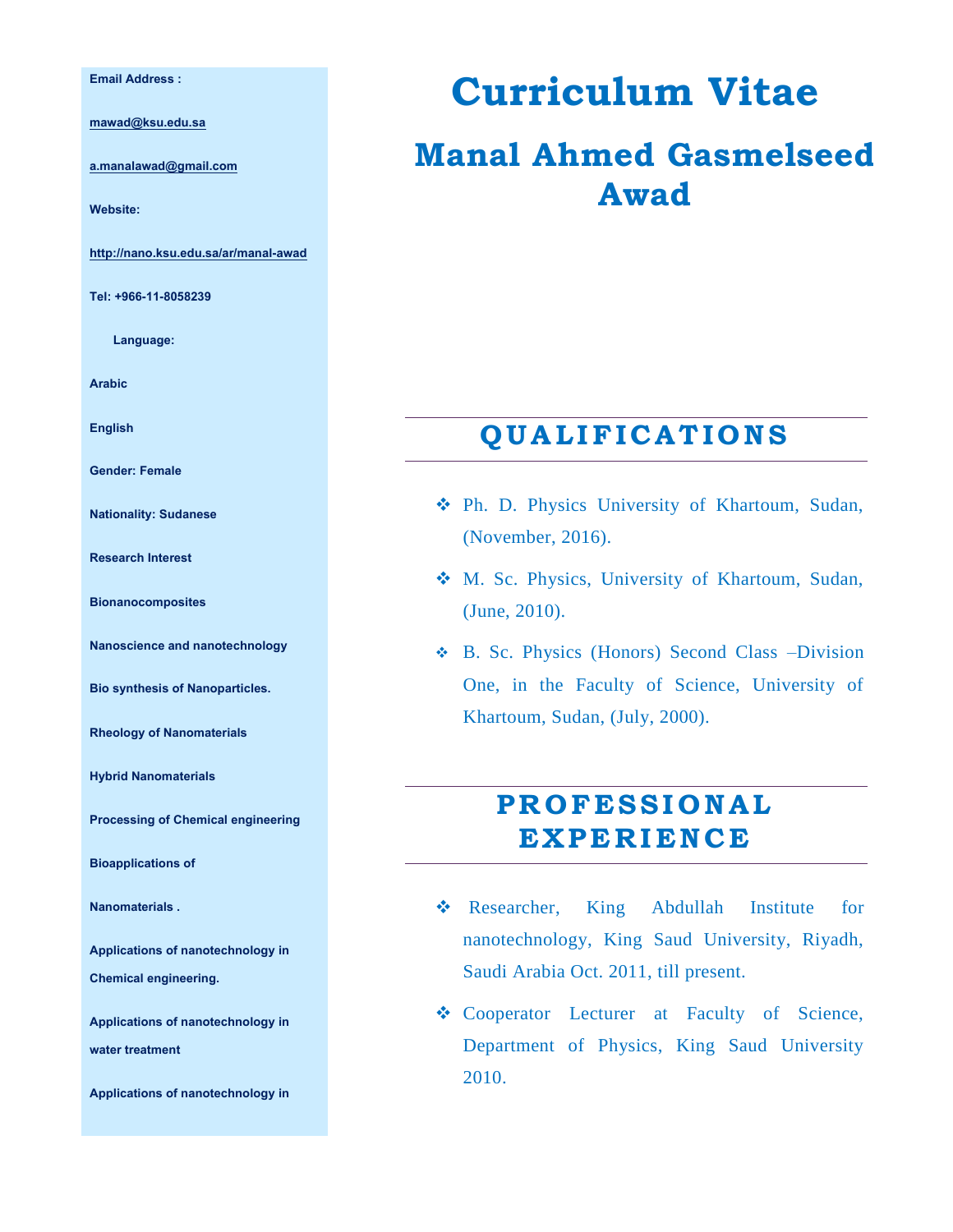#### **polymer.**

**Applications of nanotechnology in Desalination** 

**Applications of nanotechnology in industrial.** 

**Applications of nanotechnology in Energy**

**Applications of nanotechnology in medicine**

**Computer Skills:**

**Unixs and Linux Operating Systems.** 

**MD and Simulations Program.** 

**Windows Vista & its Applications.** 

**Microsoft Office Package 2007 & its Applications.**

### **AWARDS**

- King Saud University AWARD for The Scientific Excellence. Branch (iv): Inventions, Innovations, and Technology Licensing Award 1439 – 2018.
- Award of the best distinguish researcher in women section for (1435 H) from Attracting outstanding faculty and researchers program, King Saud University (2014 - 1435 H)**.**
- Sudan Institute for Natural Sciences (Physics) Prize, for the Academic Excellence in B Sc. Graduation, Sudan 1999 / 2000.

#### **PUBLICATIONS**

1. Manal Ahmed Awad, Awatif A. Hendi, Khalid M. O. Ortashi, Amnah B. Alanazi, Batool A. ALZahrani and Dina A. Soliman. Greener Synthesis, Characterization, and Antimicrobiological Effects of Helba Silver nanoparticle-PMMA Nanocomposite. International Journal of Polymer Science, Volume 2019, Article ID 4379507, 7 pages. https://doi.org/10.1155/2019/4379507.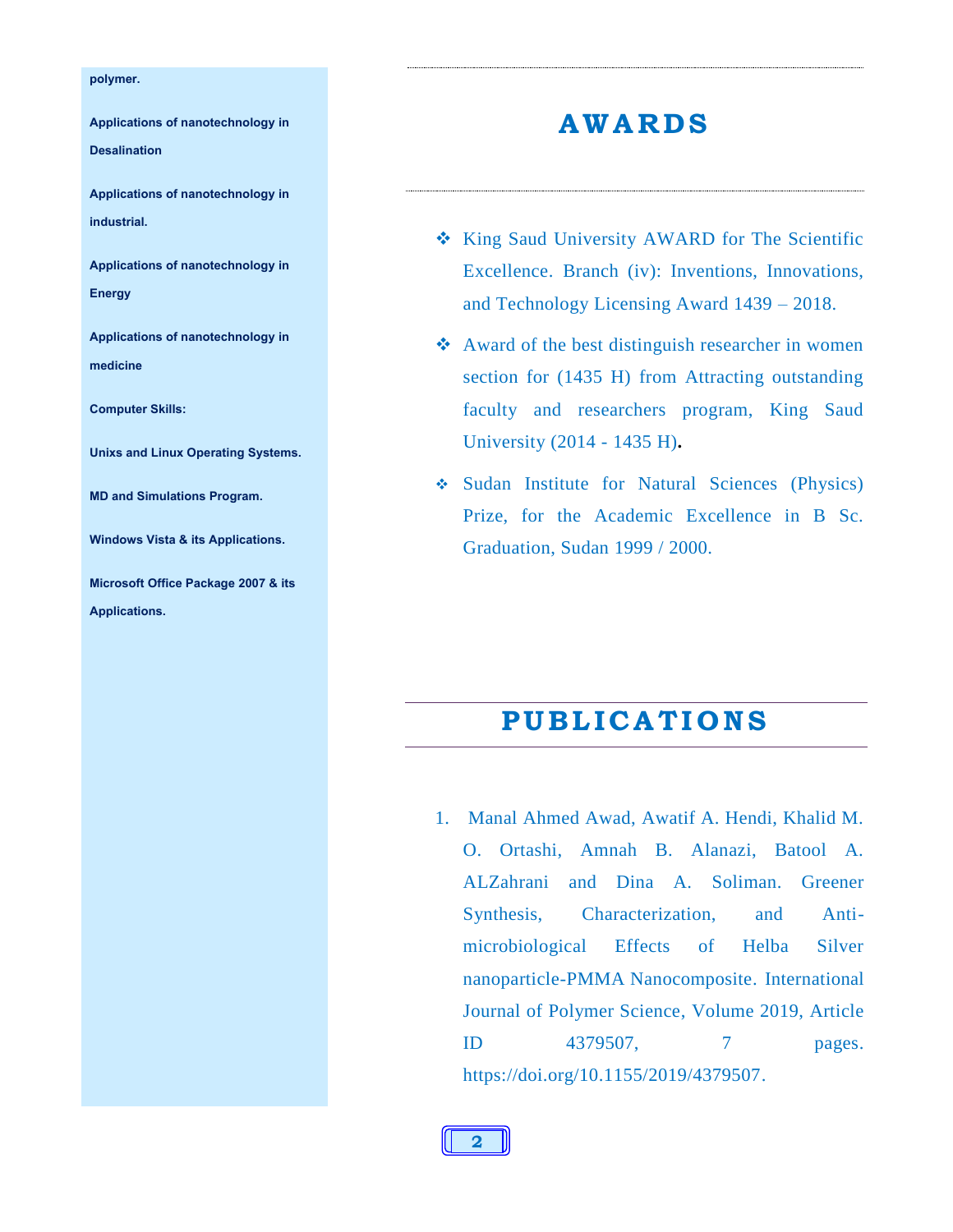- 2. Manal A. Awad, Leena Aljasem, Nawal A. Modkhali, Hajar Aldakheel, Wadha. Alenazi, Amel Laref, Khalid M. O. Ortashi, and Awatif A. Hendi. Graphene Oxide Nanoscrolls: Synthesis, Characterization, Optical, and Electrical Properties. Journal of Nanoelectronics and Optoelectronics, Volume 14, Number 1, January 2019, pp. 1-7(7). DOI: [https://doi.org/10.1166/jno.2019.2460.](https://doi.org/10.1166/jno.2019.2460)
- 3. Manal El-khadragy; Ebtesam Olayan; Dina M. Metwally; Mohamed F. Serag El-Din; Sara Alobud; Nour Alsultan; Sara Alseif; **Manal A Awad** and Ahmed E. Abdel Moneim. Clinical Efficacy Associated with Enhanced Antioxidant Enzyme Activities of Silver Nanoparticles Biosynthesized Using Moringa oleifera Leaf Extract, Against Cutaneous Leishmaniasis in a Murine Model of Leishmania major. (International Journal of Environmental Research and Public Health). Int. J. Environ. Res. Public Health 2018, 15, 1037; doi:10.3390/ijerph15051037.
- 4. **Manal A. Awad**, Najla Al-wohiby, Awatif A. Hindi, Dina A. Soliman and Khalid M.O. Ortashi. Magnetic Treatment of Water: Properties and Prevention of the Growth of Bacteria. Journal of Computational and Theoretical Nanoscience. Vol. 15, 1–8, 2018
- 5. Sara Alsaif, **Manal A. Awad**, Muzzammil Iqbal Siddiqui, Formation, Characterization and Pathogen Activities of Green Synthesis of Curcuma Silver Nanoparticles, Journal of Computational and Theoretical Nanoscience Vol.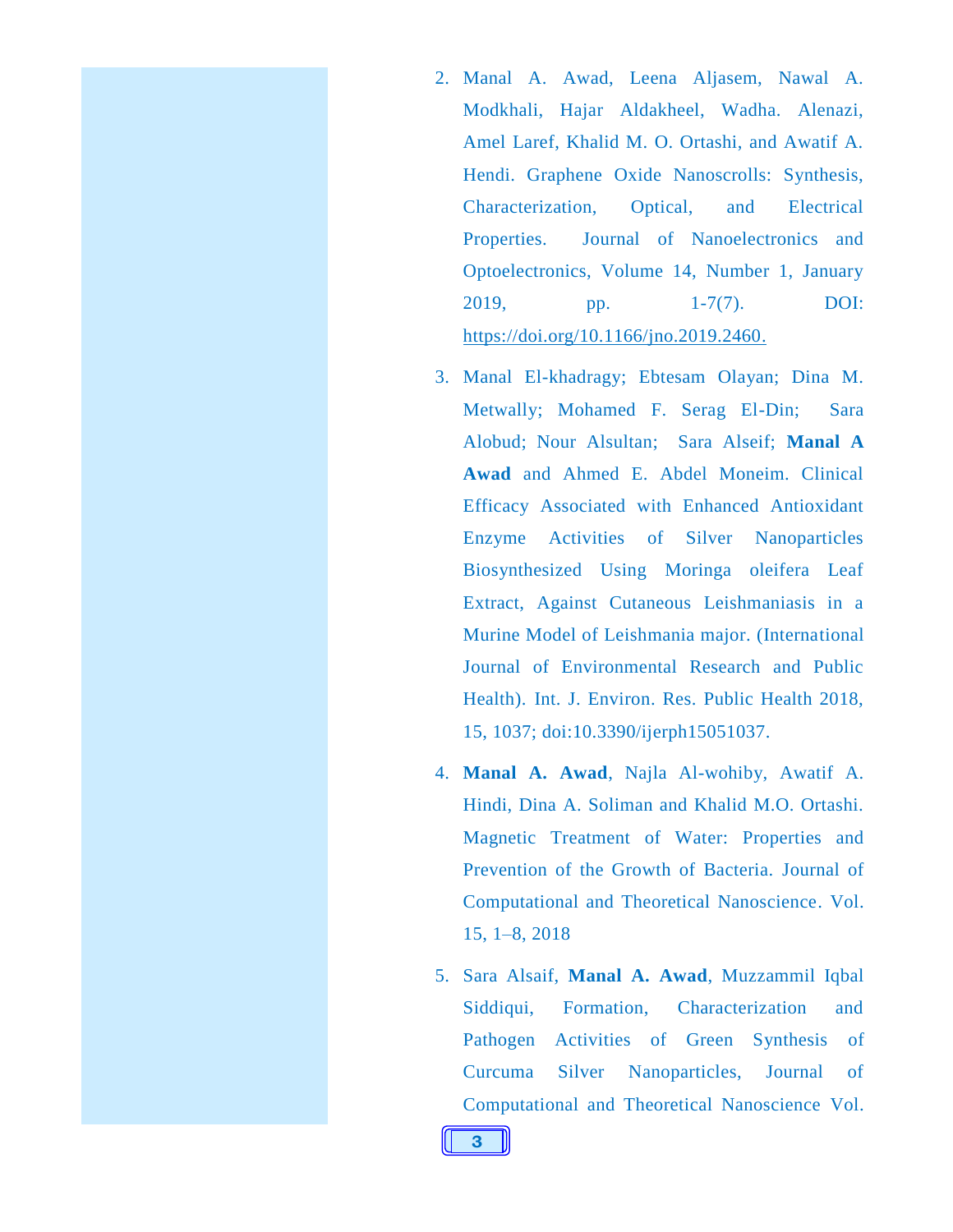15, 1–7, 2018.

- 6. Awatif A. Hendi, **Manal A. Awad**, P. Virk, Khalid Ortashi, and Fatheah Hakami. Potential of Gold Nanoparticles as Antioxidants in Diabetic Mice. Journal of Computational and Theoretical Nanoscience Vol. 15, 1–5, 2018.
- 7. Mona S. Alwhibi, Dina A. Soliman, **Manal Ahmed Awad**, Humaira Rizwana and Najat A. Marraiki. Biosynthesis of Silver Nanoparticles Using Fenugreek Seed Extract and Evaluation of their antifungal and antibacterial activities. Journal of Computational and Theoretical Nanoscience Vol. 15, 1–6, 2018.
- 8. Manal A. Awad, Nada E. Eisa, AbdAlla S. A. Mahgoub, Khalid M. O. Ortashi, Awatif A. Hendi. Effects of Rovibrational States ( $vi=n$ ,  $ji=m$ ) on the Dissociation of Hydrogen in Nanosized Atomic Copper Clusters. Journal of Computational and Theoretical Nanoscience, Vol. 14, 5727–5730, December 2017.
- 9. Promy Virk, Mai Elobeid, **Manal A Awad,** Awatif A Hendi, Khalid. M. O Ortashi & Muzammil Iqbal Siddiqui. Characterization of Nanorosemary and Encapsulated Rosemary Nanoparticles and their Effect on the Lead Induced Toxicity in Wistar Rats. Acceptance May 17-2017, Vol 38 (2017). Journal of Environmental Biology.
- 10. Manal. A. Awad1, Awatif A. Hendi, Khalid. M. O. Ortashi, [Mai A. Elobeid,](https://www.researchgate.net/researcher/2006790242_Mai_Abdel-Rahman/) Nada M. Merghani, Virk. P, Muzzammil Iqbal Siddiqui. Preparation,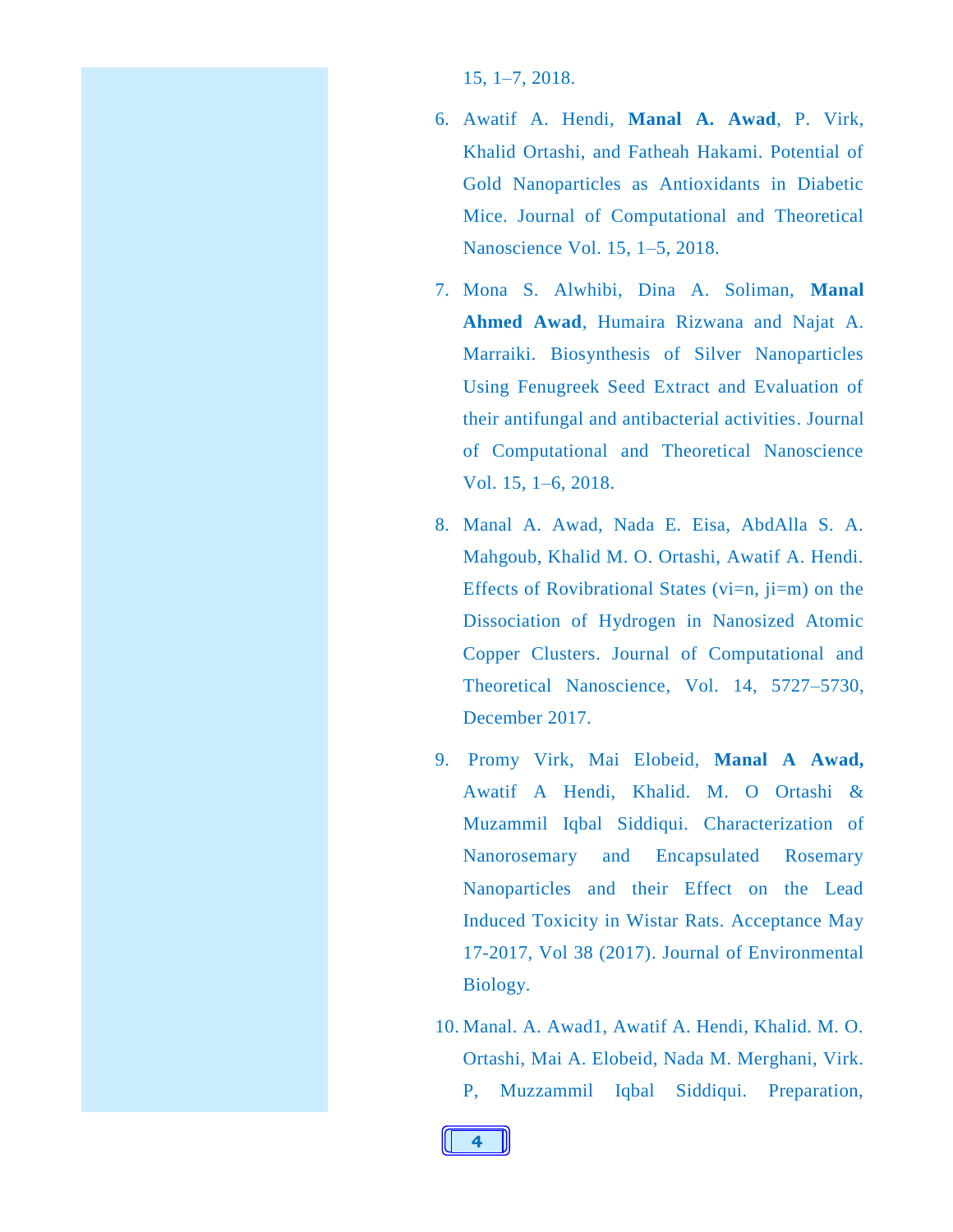Characterization, and Antibacterial Agent of Eco Friendly Gold Nanorods. Tropical Journal of Pharmaceutical Research, February 2017; 16 (2): 1319-1326.

- 11. Manal A Awad, Awatif A Hendi, Khalid MO Ortashi, Reem A Alotaibi and Maha Sh Sharafeldin. Synthesis, Characterization of Silver Nanoparticles Using Wet Chemical Method and their Antibacterial and cytotoxicity activities, Tropical Journal of Pharmaceutical Research, April 2016. 15 (4): 679-685.
- 12. Manal A. Awad, Nada E. Eisa, AbdAlla S. A. Mahgoub, Khalid M. O. Ortashi, Awatif A. Hendi. MD Simulation Study of the Collision of a Hydrogen  $(v=0, j=0)$  Molecule with a Nano-sized Copper Atomic Cluster (Cu9). Journal of Ovonic Research, Vol. 12, No. 5, September - October 2016, p. 245 - 251.
- 13. Manal A. Awad, Awatif A. Hendi, Khalid M. O. Ortashi, Rabab A. El Dib, Crystal Powder Silver nanoparticles Green Synthesized, Characterization, Antibacterial and Cytotoxicity Effects, Optoelectronics and Advanced Materials-Rapid Communications Journal, Vol. 9, No. 11-12, Nov. – Dec. 2015, p. 1520 - 1526.
- 14. Manal A Awad, Khalid MO Ortashi, Awatif A Hendi, Nada E Eisa and Fatimah Al-Abbas. Novel Green Synthesis and Characterization of Nanopolymer Porous Gold Oxide Nanoparticles Tropical Journal of Pharmaceutical Research, October 2015. 14(10): 1763-1768.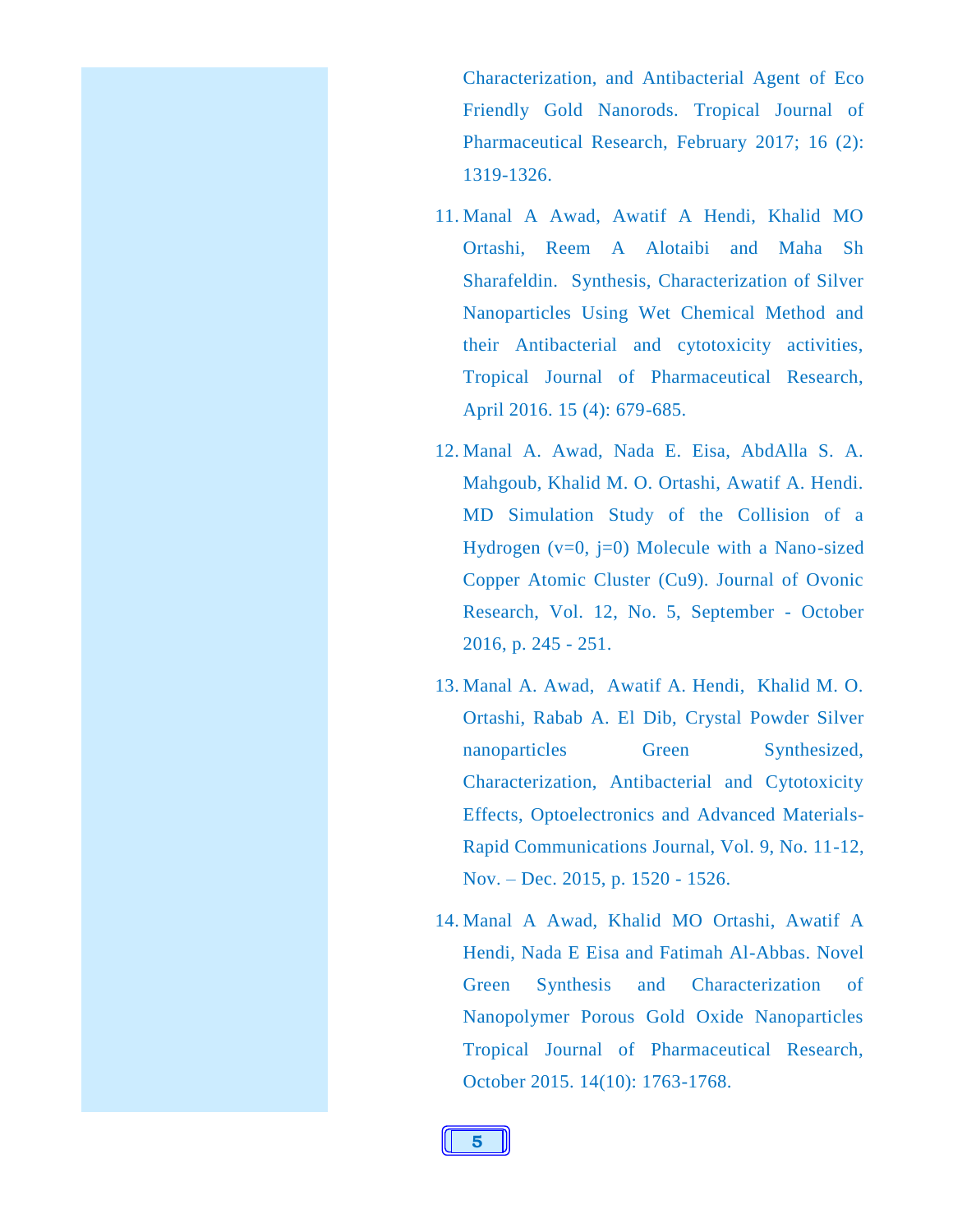- 15. Manal A. Awad, W.K Mekhamer, Nada M. Merghani, Awatif A. Hendi, Khalid M. O. Ortashi. Fatimah Al-Abbas, and Nada E. Eisa; Green Synthesis, Characterization, and Antibacterial Activity of Silver/Polystyrene Nanocomposite. Journal of Nanomaterials Article ID 943821, Received 18 April 2015; Revised 3 June 2015; Accepted 22 July 2015.
- 16. Mashail F.S. Alsayed, Alia A. Shoeib, Awatif A.Hindi, **Manal A. Awad**, Khalid. M. O. Ortashi; Synthesis of Silver Nanoparticles Discourage the Growth of Isolated Bacteria Invading the Blood Stream. Digest Journal of Nanomaterials and Biostructures, Vol. 10, No. 2, April - June 2015, p.  $385 - 392.$
- 17. Awatif A. Hendia, Reem A. AlOtaibi, Manal A. Awad, Fatheah Hakami and Khalid. M. O. Ortashi. The Solution of Generalized KdV Equation by Using Laplace Adomian Decomposition Method. lndian Journal of Scientific Research;May 2014, http://www.ijsr.in/1archive.php?id=37.
- 18. Manal A. Awad, Awatif A. Hendi, Dalia F.A.Elradi 3; Khalid M. O. Ortashi4, Nada E. Eisa, Lamia. A. Al-lahieb, Shorog. M. Al-Otiby, Nada M. Merghani, Abdelelah A. G. Awad. Silver Nanoparticles Biogenic Synthesized using an Orange Peel extract and their use as an antibacterial agent. International Journal of Physical Sciences, IJPS V.9(3), pp34-40, February, 2014.
- **6** 19. Manal A. Awad1, Rabab A. El Dib, Nawal Almusayeib, Shaza Al-Massarani4, Khalid M. O.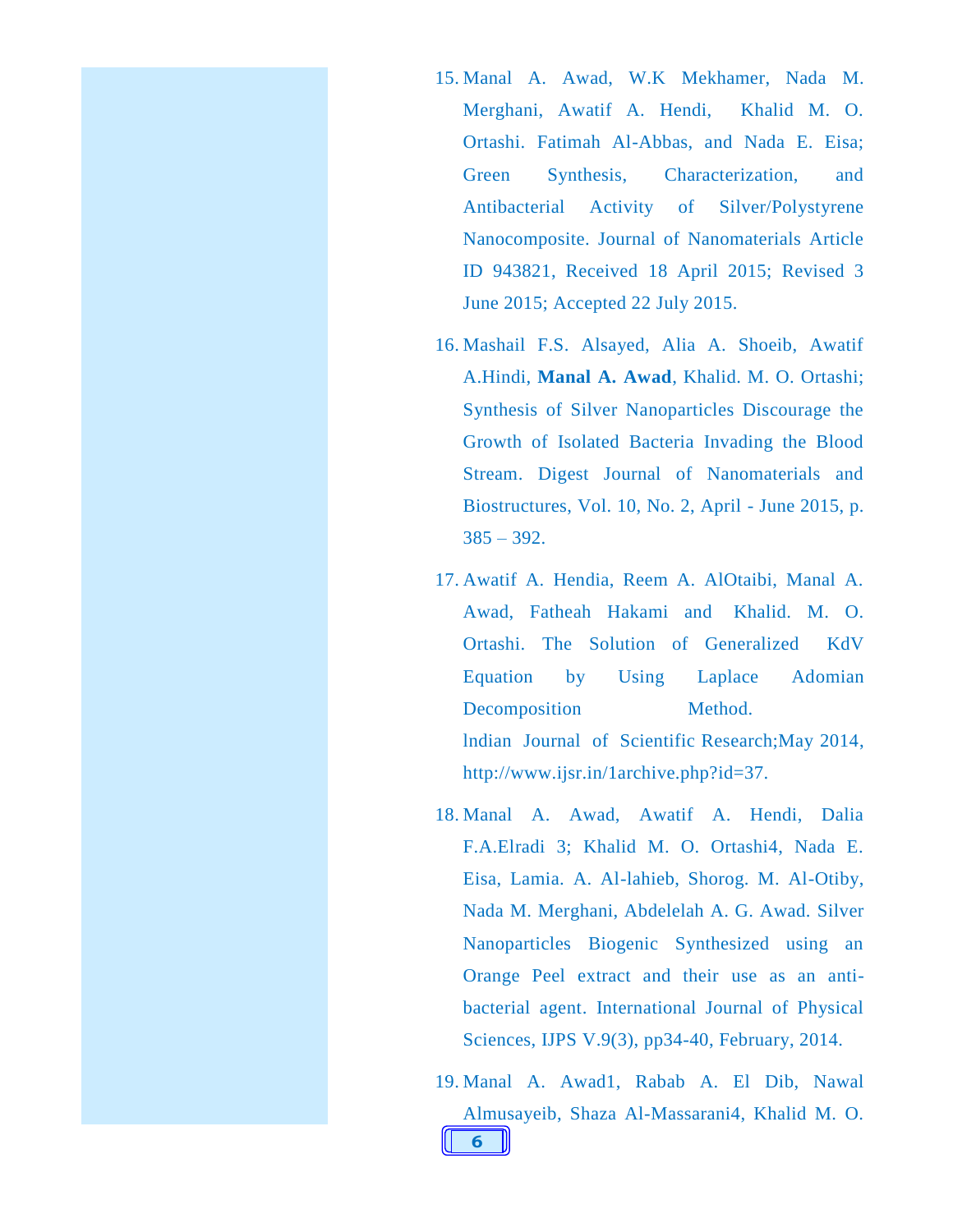Ortashi, Awatif A. Hendi. Novel Balanites aegyptiaca mesocarp synthesized silver nanoparticles: formation, characterization, antimicrobial, cytotoxicity and antiviral effects. Digest Journal of Nanomaterials and Biostructures, Vol. 8, No. 4, October-December 2013, p. 1665-1677.

- 20. Jehad Yousef, Haifa Hendi, Fathea S. Hakami, **Manal A. Awad**, Ahmed F. Alem, Awatif A. Hendi, Khaled Ortashi, and Majidh F.Al-Mrshoud. Toxicity of silver nanoparticles after injected intraperitoneally in rats. Journal of American Science,2012;8(3).
- 21. Awatif A. Hendi; Fatheah A. Hendi; Fathea S. Hakami, **Manal A. Awad** and M A Abdoud. Solitary Wave Sol"s for the Generalized Fifth Order KdV eqn. Life Science Journal, 2012; 9(1).

#### **ISSUED PATENTS**

- 1. Guava seed (psidium guajava) nanoparticles as
- 2. Antibacterial agent. Patent No . : US 10 , 206 , 417 B1. Date of Patent : Feb . 19 , 2019.
- 3. Method of synthesizing of 3 oxolupenal nanoparticles. Patent No . : US 10 , 202 , 415
	- B1. Date of Patent : Feb . 12 , 2019.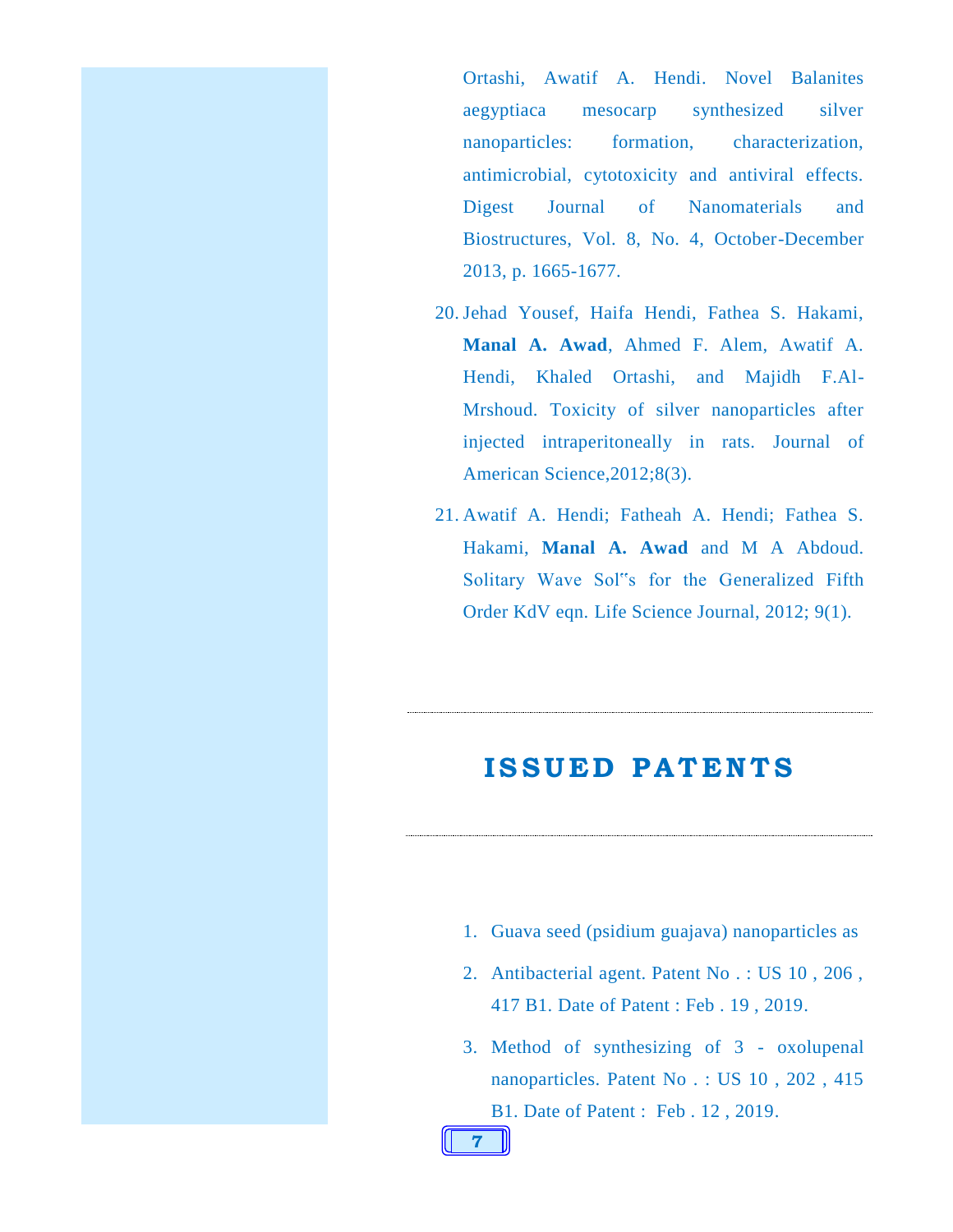- 4. Synthesis of silver PMMA nanocomposite film. Patent No . : US 10 , 184 , 033 B1. 22. Jan. 2019.
- 5. Method of synthesizing doum nanoparticles. Patent No . : US 10 , 188 , 116 B1. Date of Patent : Jan . 29 , 2019.
- 6. Synthesis of titanium dioxide nanoparticles using Origanum majorana herbal extracts. US 10,138,135 B1. Nov.27, 2018.
- 7. Synthesis of silver-PMMA nanocomposite film using herbal extract. US 10, 111,441 B1. Oct.30, 2018.
- 8. Green synthesis of katononic acid nanosheets. US 10 , 086 , 027 B1 - Oct . 2 , 2018.
- 9. Green synthesis of reduced graphene oxide silica nanocomposite using seeds extract. US 10052302 B2 . August 21, 2018.
- 10. Method of treating diabetic wounds using biosynthesized nanoparticles. US 9,974,749 B2. May 22, 2018.
- 11. Synthesis of Nuxia oppositifolia nanoparticles. US 10,028,988 B1. Jul. 24, 2018.
- 12. Synthesis of Ifflaionic acid nanoparticles. Docket No. 32809.69. May 22, 2018.
- 13. Synthesis of nanoparticles using Balanites Aegyptiaca. US9889170B1. 13 February 2018.
- 14. Synthesis of Reduced Graphene Oxide NANOPARTICLES, Attorney Docket No. 32693.90. November 24, 2017.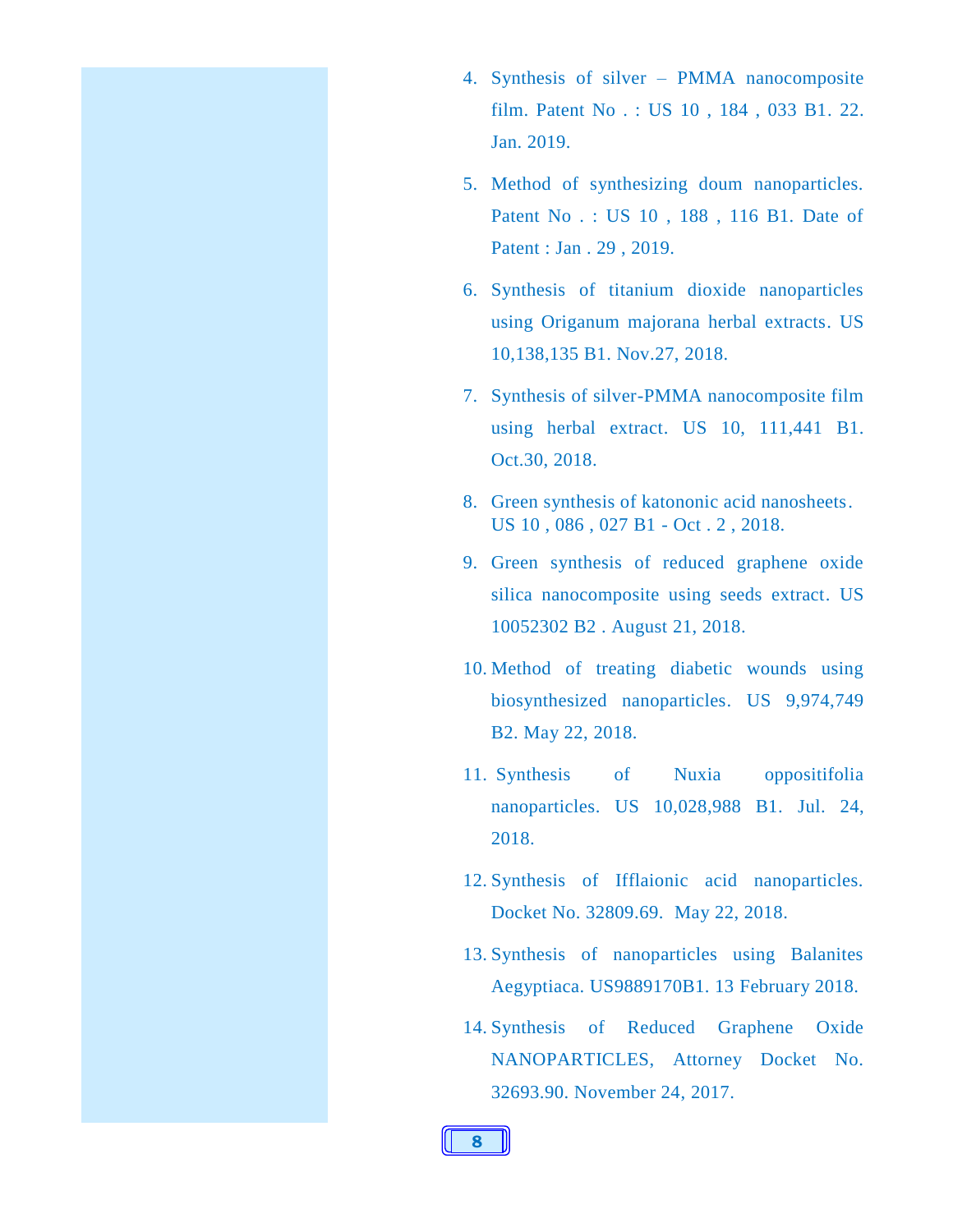- 15. Synthesis of adansonia digitata nanoparticles, US9789146B1. Oct.17, 2017.
- 16. SYNTHESIS OF RUTIN NANOTUBES, U.S. Patent Application No.: 15/364,225, Jul 25, 2017
- 17. Biosynthesis of Silver Nanoparticles using Microbe (Fungi) and their usage in Sewage Water Treatment, US 9428399 B1: 052016- 00679,Aug 30. 2016.
- 18. Synthesis of Date Palm Seed Nanoparticles and Their use for Antibacterial Effects. Client Reference: 042016-00669, Apr. 18, 2017.
- 19. Attorney Docket No. 32693.57, Synthesis of metal Nanoparticles using an extract of Terfeziaceae , May 2, 2017. USPTO.
- 20. Green Synthesis of Reduced Graphene Oxide using Nigella sativa seed extract, US 9688539 B1. Jun. 27, 2017.
- 21. Docket No. 32693.56, Synthesis of Naringenin Nanoparticles for the Treatment of Cadmium Induced Oxidative Stress , Client Reference: 102015-00616 Apr. 18, 2017. UPSTO.
- 22. Docket No. 32693.54, Synthesis of Hesperetin Nanoparticles for , Treatment of Lead Induced Stress ,Client Reference: 102015-00618, Jul. 17.2017. USPTO.
- 23. Synthesis of Metals and Metal Oxide Nanoparticles using Seed Plant Extract, Docket No. 32693.19, Aug. 30. 2016. USPTO.
- 24. Fabrication of Rosemary Nanoparticles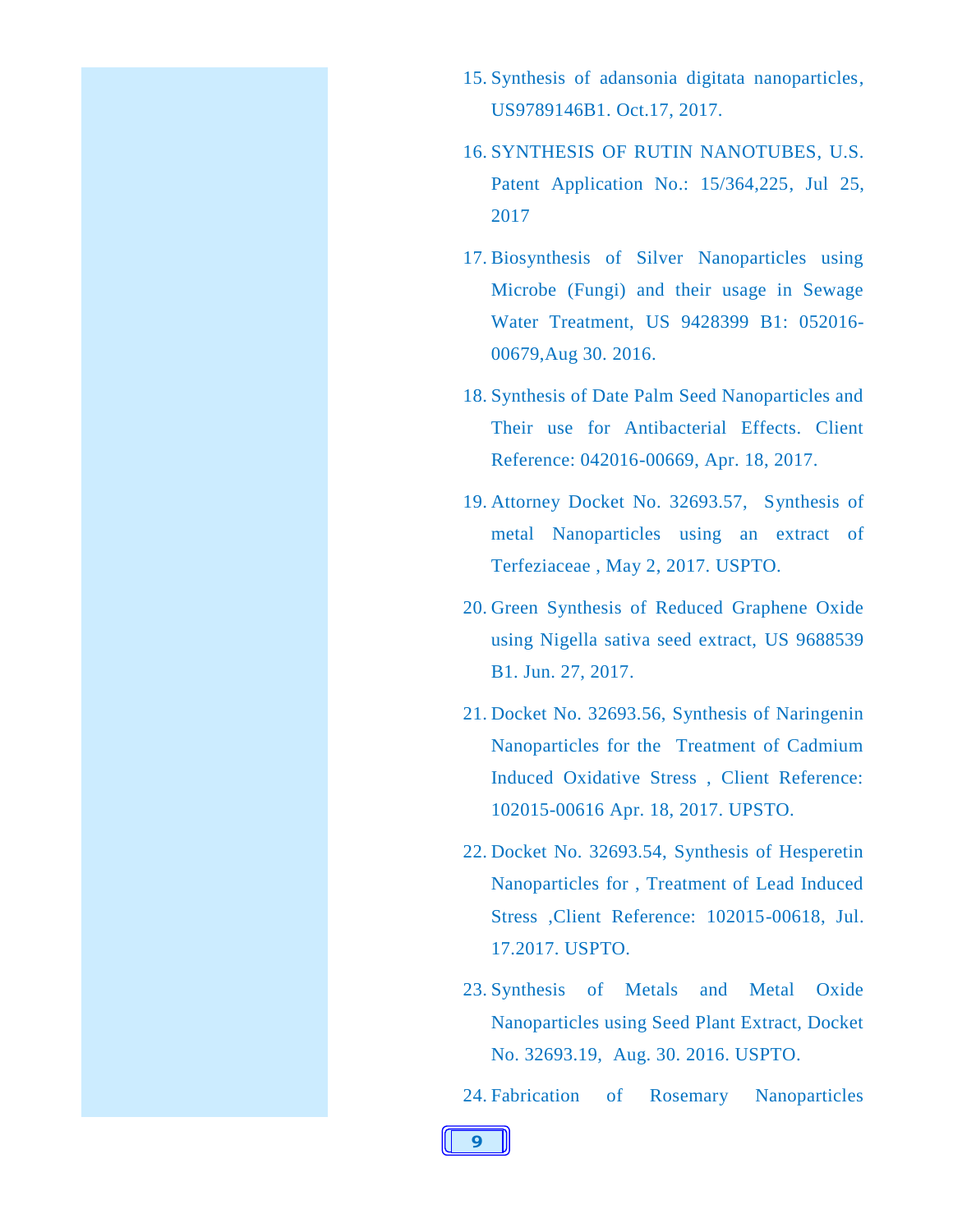Encapsulated by Composite Polymer, Docket No. 32693.08, Nov.1, 2016. USPTO.

- 25. Docket No. 32693.55, Method for synthesizing Noble Metal Nanoparticles using Dead Cancer Cells, Client Reference: 102015- 00611,Aug. 30.2016 , USPTO.
- 26. METHOD OF PREPARING A NANOCOMPOSITE FILM INCLUDING STARCH NANOFIBERS, Attorney Docket No. 32693.09, Nov. 1, 2016 .
- 27. Green Nanoparticle/Polymer Nanocomposite Antimicrobial Composites, Docket No. 32693.10, Nov 15.2016. USPTO.
- 28. Porous noble metal oxide nanoparticles, method for preparing the same and their use - King Saud University, EP 2 905 259 B1 (Published 31.08.2016 Bulletin 2016/35). EUROPEAN PATENT.
- 29. Noble metal nanoparticles, method for preparing the same and their application, EUROPEAN PATENT APPLICATION, EP 2 878 401 A1, 03.06.2015 Bulletin 2015/23.
- 30. Noble metal nanoparticles, method for preparing the same and their application. Patent No.: US 9,463,510 B2, Date of Patent: Oct. 11, 2016,USPTO.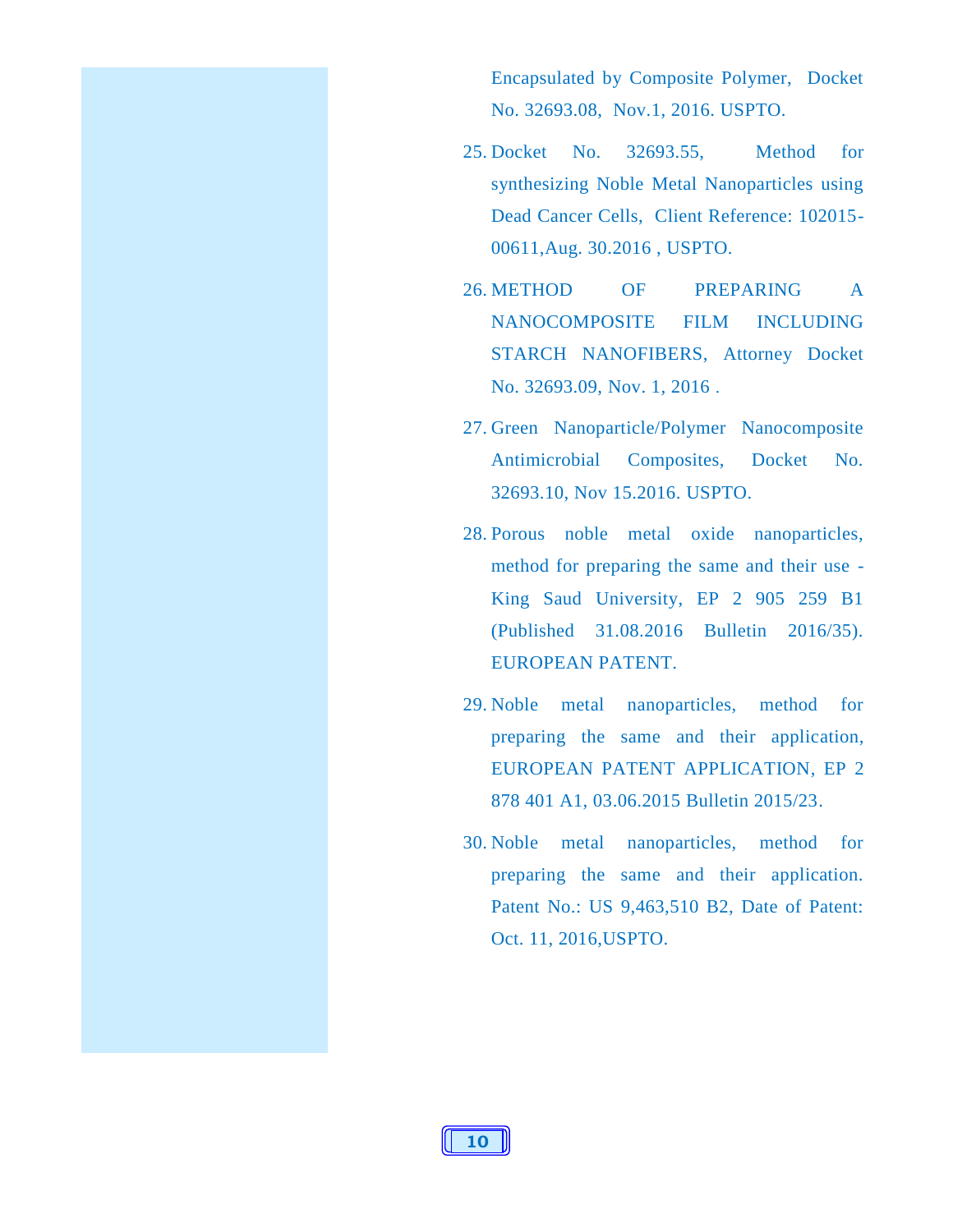### **FILED PATENTS**

- 1. DYE SENSITIZED SOLAR PANEL. Attorney Docket No. 32693.85. 12 October 2017.
- 2. METHOD OF SYNTHESIZING DOUM NANOPARTICLES. Attorney Docket No. 32903.06. 27December 2017. Filed No. 15/855,332 USA.
- 3. Attorney Docket No. 32693.87. FLEXIBLE SOLAR PANEL, March 2016.
- 4. Attorney Docket No. 32693.86, DYE-SENSITIZED SOLAR PANEL, March 2016.
- 5. Bio-Nanotechnologically Derived Herbal Drugs for use against a Zoonotic Disease, Docket No. 32693.13, 01/27/2015. USPTO.
- 6. Synthesis of Nuxia oppositifolia n-hexane extract nanoparticles. No. 32809.84. 29 November 2017.
- 7. SYNTHESIS OF TITANIUM DIOXIDE NANOPARTICLES. Attorney Docket No. 32903.64. 24 April 2018.

8.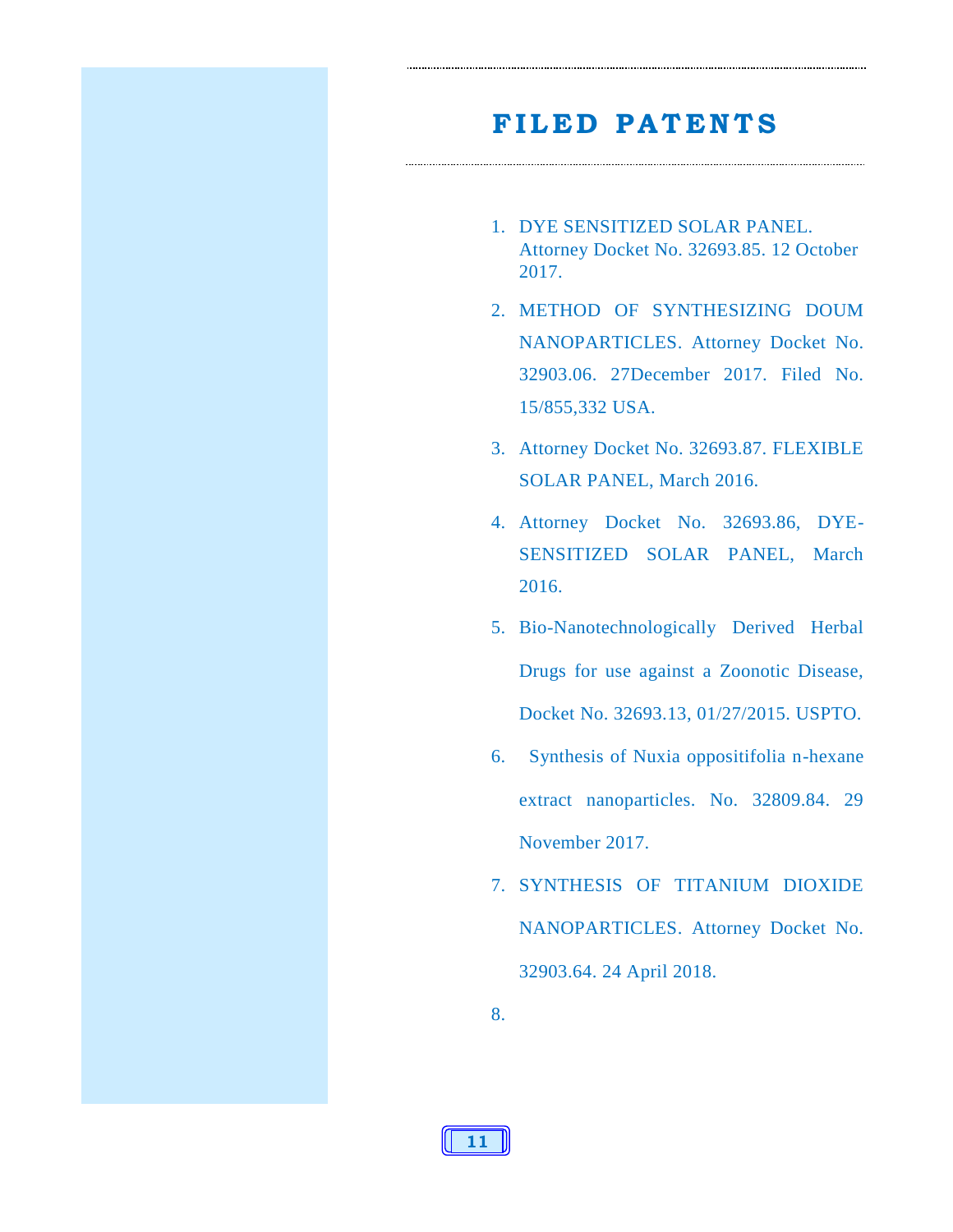#### **CONFERENCES**

- 1. 10th International Conference on Emerging Materials and Nanotechnology,, Au, Ag, and Tio2 Green synthesis and applications as antibacterial for both gram positive and gram negative strain, July 27-29, 2017 Vancouver, British Columbia, Canada. RRJOMS | Volume 5 | Issue 4 | July, 2017. https://www.rroij.com/conferenceabstracts-files/au-ag-and-tio2-greensynthesis-and-applications-asantibacteri.pdf.
- 2. Poster Presentation in the International Work shop for Advanced Material (IWAM) February 2016, "Enhancement of the dyesensitized solar cells performance using ZnONPs, TiO2NPs and a composite of ZnO- TiO2NPs" international workshop on Advanced Materials(IWAM-2016), Ras Al Khimah/UAE.

#### **<http://iwam-rakcam.com/program.html>**

3. Poster Presentation in the International Work shop for Advanced Material (IWAM) February 2015, Wafa Gahtani, Nada E.EIsa, Manal Awad. "Green Synthesis and evaluation of antimicrobial effect of silver and Titanium Dioxide nanoparticles" 6th international workshop on Advanced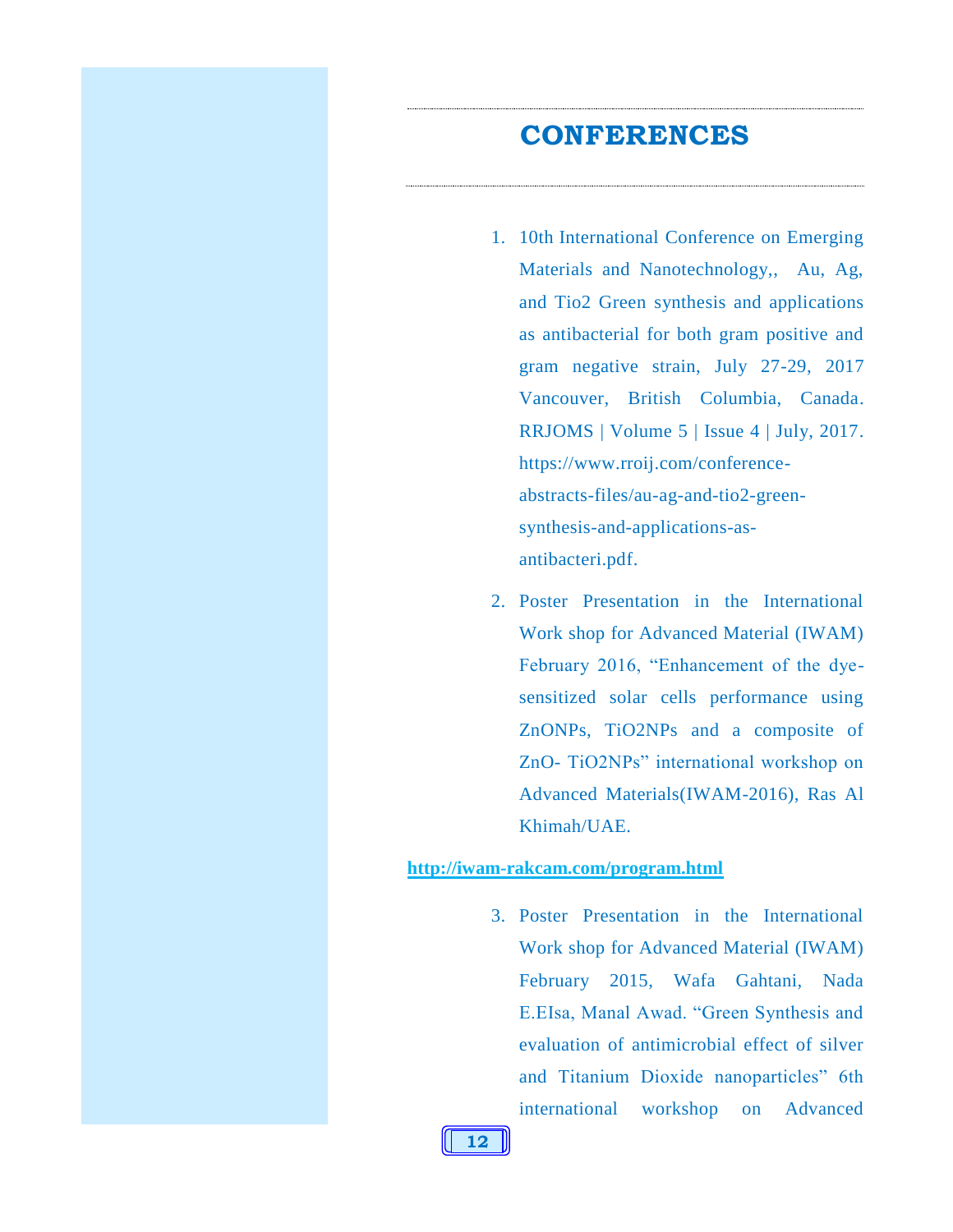Materials(IWAM-2015), Ras Al Khimah/UAE.

- 4. Poster Presentation in the International Work shop for Advanced Material (IWAM) February 2015, Hydrogen Economy: Dissociation of H2 on Pd Cluster as Function of Translation Energy at room Temperature" 6th international workshop on Advanced Materials(IWAM-2015), Ras Al Khimah/UAE.
- **5.** Poster Presentation in the International Work shop for Advanced Material (IWAM) February 2014, Biosynthesis of Titania Nanoparticles Using Lupin Bean Extract, Characterization, and Antibacterial Effects.

[https://docs.google.com/viewer?a=v&pid=sites&srcid=ZGV](https://docs.google.com/viewer?a=v&pid=sites&srcid=ZGVmYXVsdGRvbWFpbnxpd2FtMjAxNHxneDoyODQzNjdiM2RiZGE4OTJl) [mYXVsdGRvbWFpbnxpd2FtMjAxNHxneDoyODQzNjdiM](https://docs.google.com/viewer?a=v&pid=sites&srcid=ZGVmYXVsdGRvbWFpbnxpd2FtMjAxNHxneDoyODQzNjdiM2RiZGE4OTJl) [2RiZGE4OTJl](https://docs.google.com/viewer?a=v&pid=sites&srcid=ZGVmYXVsdGRvbWFpbnxpd2FtMjAxNHxneDoyODQzNjdiM2RiZGE4OTJl)

> **6.** Poster Presentation in the 2nd Saudi International Nanotechnology Conference 2012 (2SINC), 11-13 November 2012, the King Abdulaziz City for Science and Technology, Biogenic Synthesis of Bimetallic Ag/Au Hybrid nanoparticles by Using Orange Peel Extract

[http://www.kacstnano.org/2012/En/images/Publication/Proc](http://www.kacstnano.org/2012/En/images/Publication/Proceedings/English/ENGLISH.pdf) [eedings/English/ENGLISH.pdf](http://www.kacstnano.org/2012/En/images/Publication/Proceedings/English/ENGLISH.pdf)

> **7.** Poster Presentation in the International Work shop for Advanced Material (IWAM) February 2012, organized by the Center for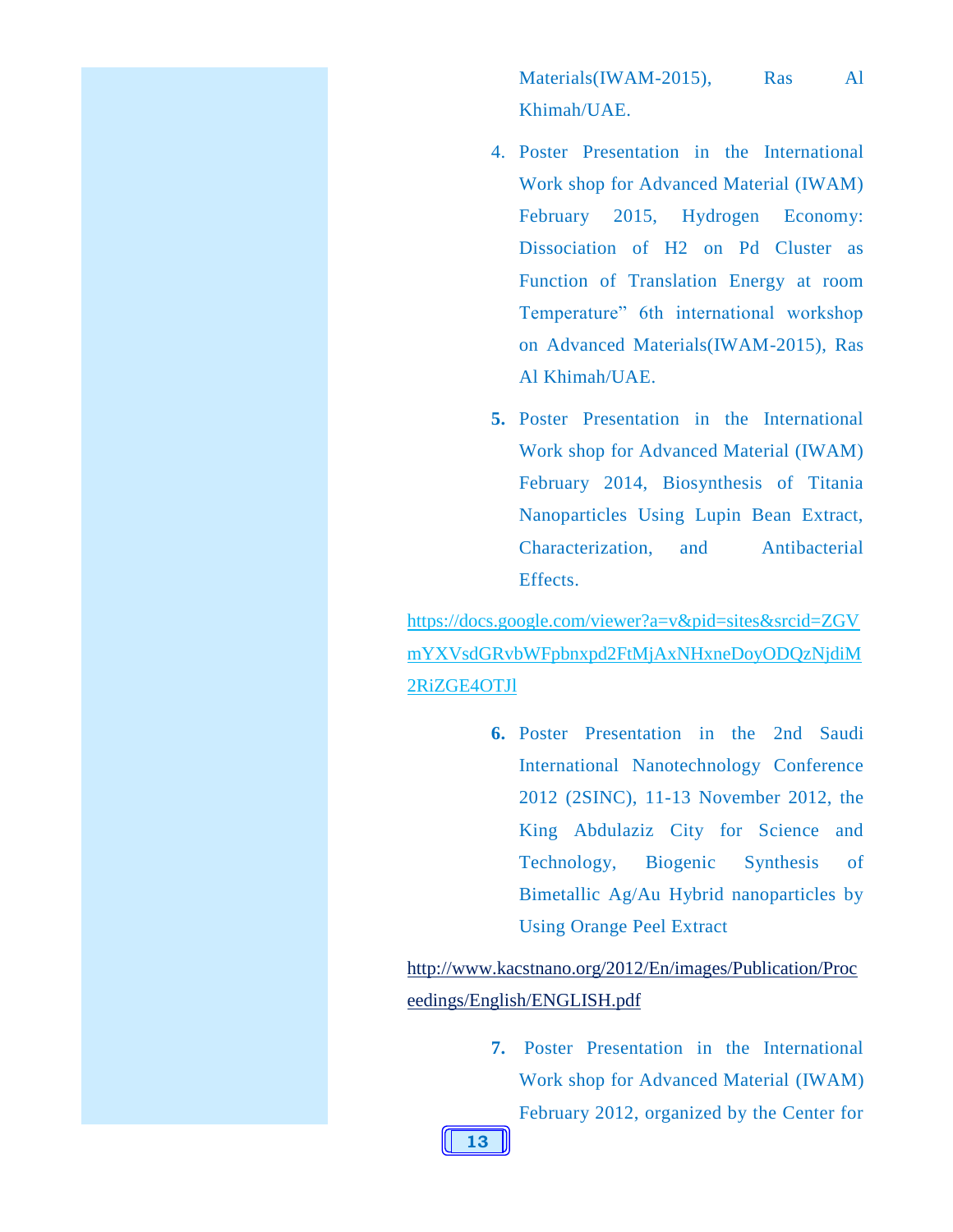Advanced Material. Effect of Roviberational states  $(vi=n,ji=m)$  in the dissociation of Hydrogen on Nanosize of Copper Cluster. 19 February 2012, Ras Al Khaimah, United Arab Emirates.

https://8b709657-a-62cb3a1a-s-

sites.googlegroups.com/site/iwam2012/downloads/poster\_se ssionII.pdf?attachauth=ANoY7crRRfXLLpH7TS7PFIFtJrU EdoHJMhszqVSHpB6aatID8fA\_juh1X6\_dirgs8cXvnyVqOr yqgGKaRxhTDiNi10ZfqhEvNlP4rgHDcwHK94iJCLxRSG vmDZfYkxD5OsBejRfz1VZLvex8ehdlArMwaD6bmWbIgk sffSksCw-C- rnwDWPQvRMuAvXwTRG37fZa\_GLdNf7IvXRrAvtB9X

POGZgqEEcNCckgsQsUp7QY\_aHejuCAzs%3D&attredire  $cts=1$ 

> 8. Poster Presentation in the International Work shop for Advanced Material (IWAM) February 2012, organized by the Center for Advanced Material, Ab initio Calculation of Chemisroptions systems: H2 on Ni13, Cu13, Pd13 . 19 February 2012, Ras Al Khaimah, United Arab Emirates.

https://8b709657-a-62cb3a1a-s-

sites.googlegroups.com/site/iwam2012/downloads/poster\_se ssionII.pdf?attachauth=ANoY7crRRfXLLpH7TS7PFIFtJrU EdoHJMhszqVSHpB6aatID8fA\_juh1X6\_dirgs8cXvnyVqOr yqgGKaRxhTDiNi10ZfqhEvNlP4rgHDcwHK94iJCLxRSG vmDZfYkxD5OsBejRfz1VZLvex8ehdlArMwaD6bmWbIgk sffSksCw-C--

rnwDWPQvRMuAvXwTRG37fZa\_GLdNf7IvXRrAvtB9X POGZgqEEcNCckgsQsUp7QY\_aHejuCAzs%3D&attredire  $cts=1$ 

 $|| 14$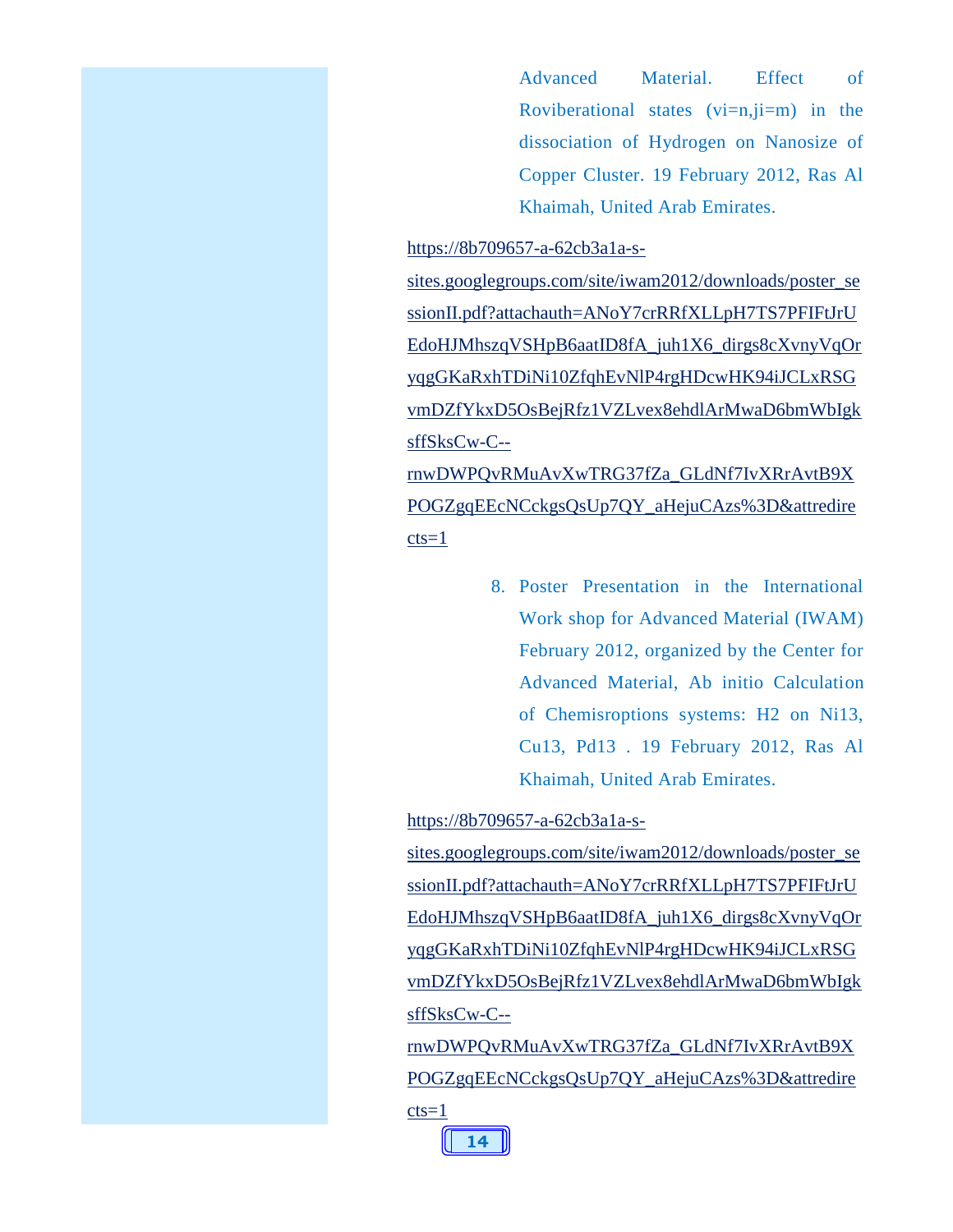- 9. Poster Presentation in the International Work shop for Advanced Material (IWAM) February 2010, organized by the Center for Advanced Material. Collision of The Hydrogen  $(v=0,j=0)$  with Copper Atomic Cluster (Cu9) at (0K). 23 February 2010. Ras Al Khaimah, United Arab Emirates.
- 10. Participation presentation (The role of women in nanotechnology in the section Women's Center for Science and Medical Studies Malaz) in a workshop lectures introductory grant research available to students and graduate students by the Center of Excellence in the application of manufacturing using nanotechnology (CENA), Deanship of Scientific Research, King Saud University, Riyadh , Kingdom of Saudi Arabia, April 2012.
- 11. Presentation Molecular Dynamics Simulation Study the Collision System of the Hydrogen / Deuterium Molecules with Copper atomic Cluster (Cu9). February 2010. M. Sc. Project; University of Khartoum, Sudan.
- 12. Presentation Production of Dye Laser & its Applications: Case Study: Production of the Dye laser by Using the Gas of Nitrogen, Project for B. Sc; University of Khartoum Sudan, April 2000.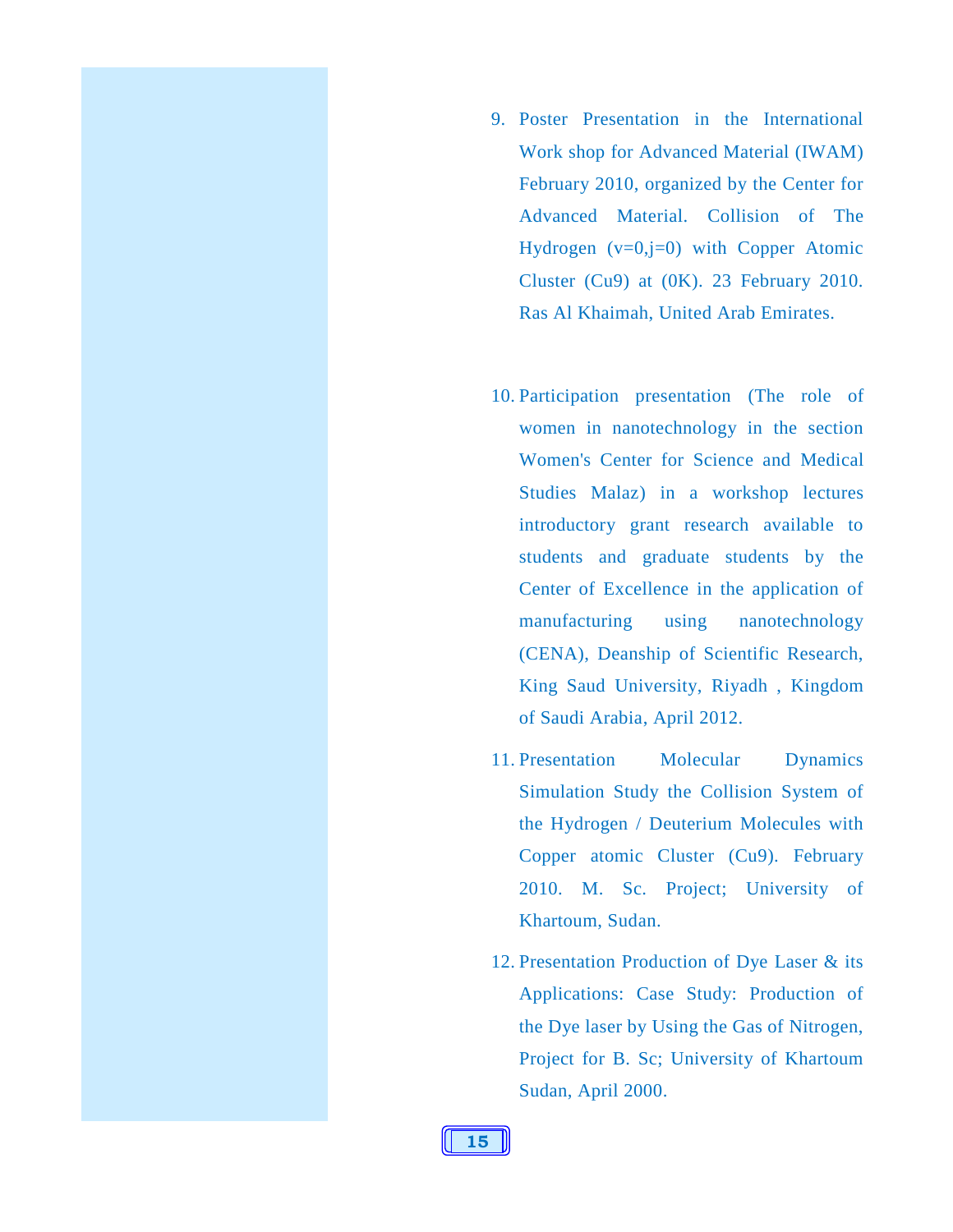13. Nada E.Eisa, Shaffa A.Almehbad, Ibtessam A.Alnaim, Amira M. Ali,Eman M. Algrafy, Manal A. Awad, Nada M. Merghani."Biosynthesis of Titania Nanoparticles Using Lupin Bean Extract, Characterization, and Antibacterial Effects" 5th international workshop on Advanced Materials(IWAM-2014), Ras Al Khimah/UAE.

### **RESEARCHES AREAS TOPICS THAT HAS BEEN COVERED**:

- 1. Nano Science, Nanotechnology Concepts, Theories, Synthesis, Equipments & Applications.
- 2. Clusters Formations, Modeling, Types, Features, Synthesis, Usages & Applications.
- 3. Molecular Dynamics Concepts, Formulations & its Applications
- 4. Molecular Dynamics Simulation (MD), Concepts, Types, Applications & the Existing Simulation Models.
- 5. Study of Collision of the Collision of the Hydrogen/ Deuterium with Copper Atomic Cluster Structure (Cu9) for the Different Possibility; i. e Direct & Indirect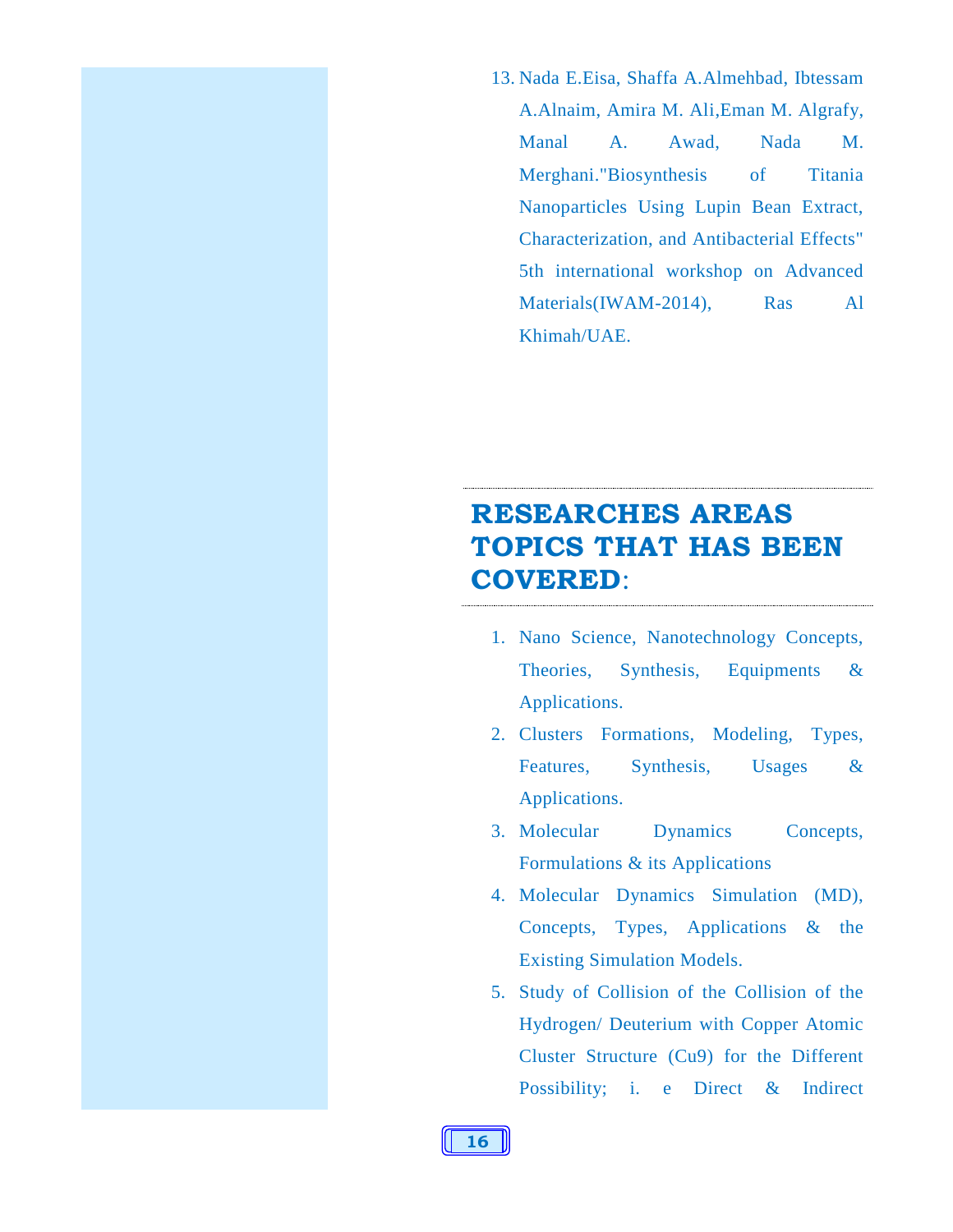Dissociation; Elastic & Inelastic Scattering in Different Temperatures.

6. Sensitivity Analyses for Different Cases of the Collision of the Hydrogen and Deuterium with Copper Atomic Cluster Structure (Cu9) for Different Temperatures Ranges (0-1059K).

### **SPPORTED PROJECTS**

1. Research project supported by the Deanship of Scientific Research at King Saud University, Member of group research, RGP- VPP-278- Nano Technology applications recent approach Used in Different Fields.

#### **Courses, Lectures and Workshops**

- 2. Lectures in field of nanotechnology for Nano club Female Center for Scientific and Medical Collages, King Saud University, 2015- 2016.
- 3. Conducting training, lectures and workshop for the graduates students of King Saud University, 2016.
- 4. Conducting training for the students of the Princess Nora Bint Abdul Rahman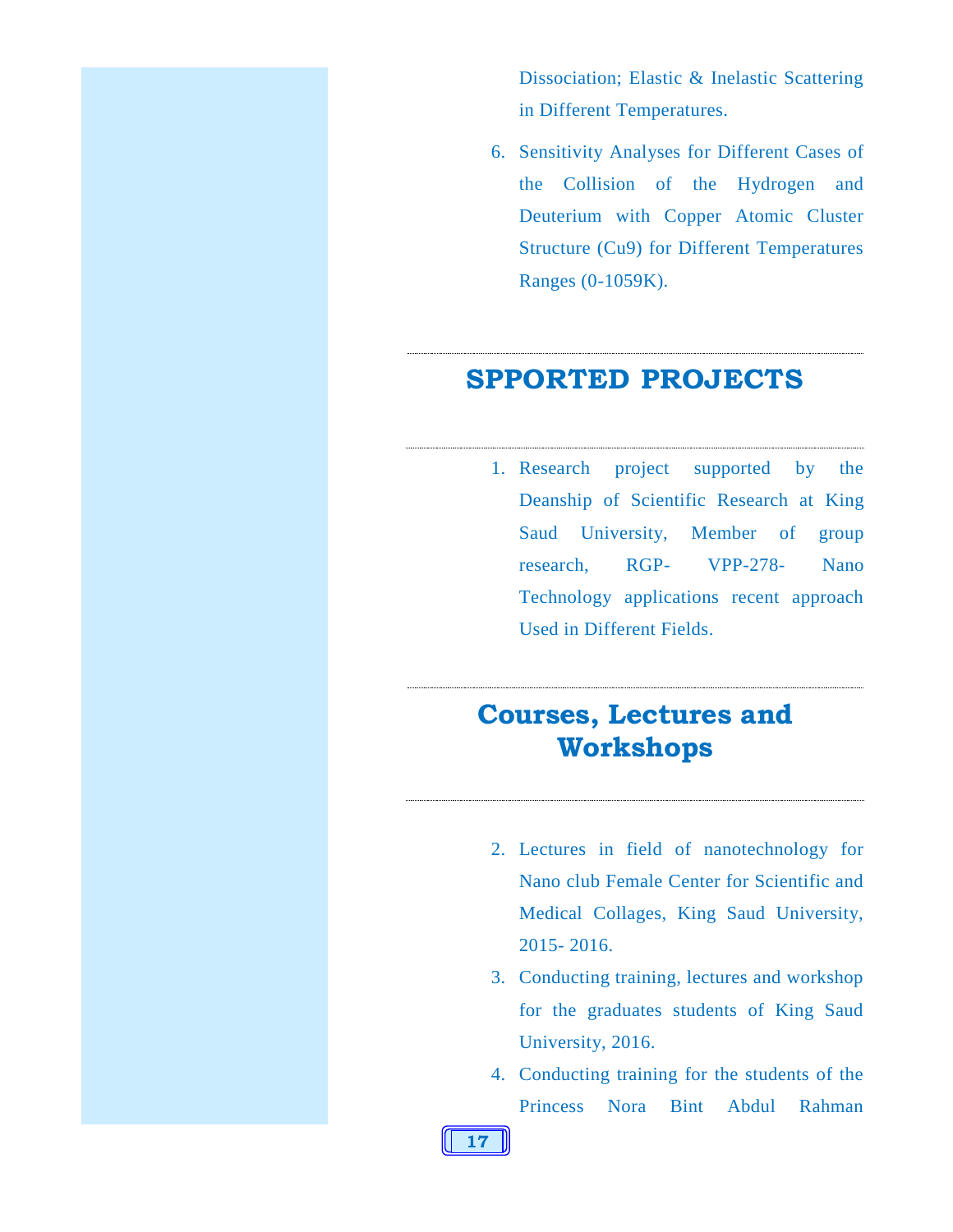University, faculty of science, department of applied chemistry; on nanotechnology introduction, concepts, synthesis, equipment and applications, March- April-June 2015.

- 5. Post graduate (Master) students from zoology department(1436-1437).
- 6. Under graduate student physics department(1436-1437).
- 7.
- 8. Participation by tow posters in the six researches day organized by Research Center, Female Center for Scientific and Medical Collages, King Saud University, 16- 17 December 2014.
- 9. Conducting training for the students of the Princess Nora Bint Abdul Rahman University, faculty of science, department of applied chemistry; on nanotechnology introduction, concepts, synthesis, equipment and applications, 9/11/2014 – 23/ 11/2014.
- 10. Supervise and conducting a practical training in theory and synthesis of nanoparticles for:
- 11. Post graduate students from zoology department(2014).
- 12. Under graduate student physics department(2014).
- 13. Set and implement the protocol for experiment of the effects of carbon nanotubes in growth of the plants, which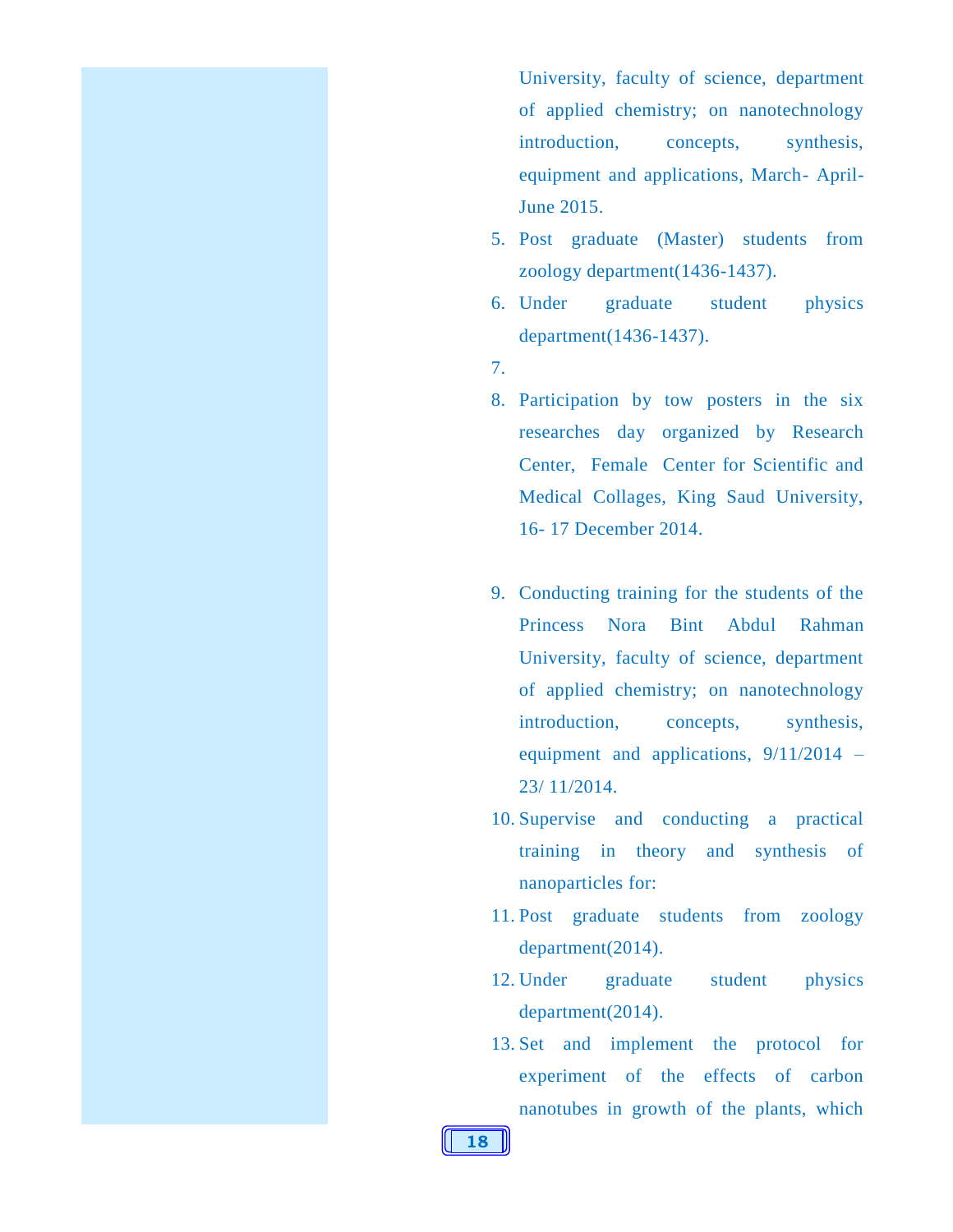will be conducted by a students from the students year preparatory Faculties of science, funded by King Abdulaziz City for Science and Technology(2014).

- 14. Conducting training for the students of the Princess Nora Bint Abdul Rahman University, faculty of science, department of applied chemistry; on nanotechnology introduction, concepts, synthesis, equipment and applications, 5/4/1435 –  $5/2/2014$ .
- 15. Conducting training for the students of the Princess Nora Bint Abdul Rahman University, faculty of science, department of applied chemistry; on nanotechnology introduction, concepts, synthesis, equipment and applications, 9/4/1345-  $9/2/2014$
- 16. Conducting training for the students of the Princess Nora Bint Abdul Rahman University, faculty of science, department of applied chemistry; on nanotechnology introduction, concepts, synthesis, equipment and applications.
- 17. Several & Numerous Under graduation Reports & Projects Documentations during the Under graduation B.Sc. Study Period, 1995-2000; (University of Khartoum, Sudan).
- 18. Several & Numerous Technical & Academic Projects in synthesis of Several & Numerous nanoparticles and their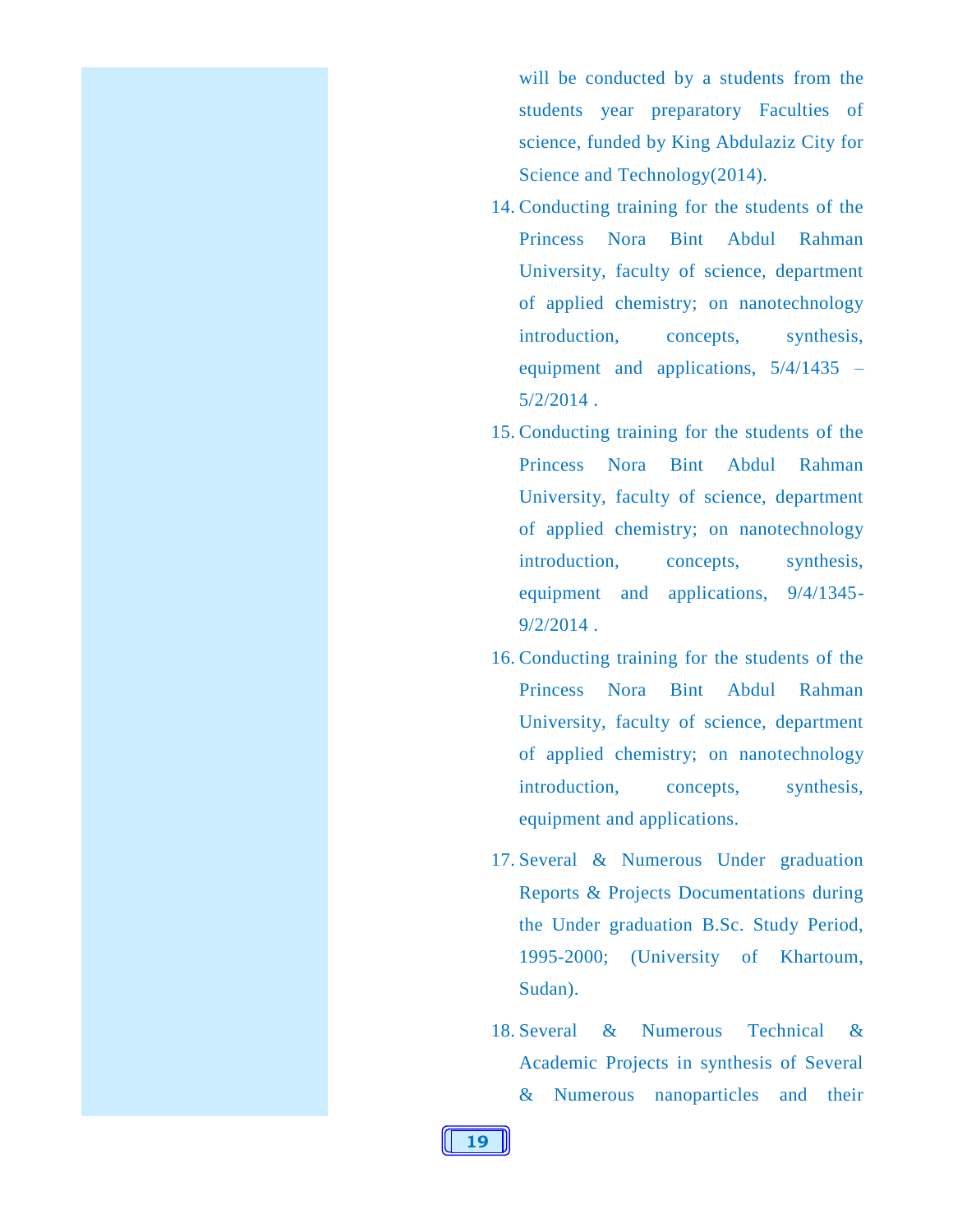applications in Several & Numerous field medicine, energy, water treatment, and industries.

- 19. Conducting training for the student of the Northern Border University, Arar, Medical college, Fifth Scientific Student Conference . Saudi Arabia(1435).
- 20. Cooperative teaching of General Physics for students year preparatory Faculties of medicine, dentistry, pharmacy and health sciences, King Saud University, Riyadh, Saudi Arabia(1432 -1431 Second Term).
- 21. Conducting training for the students of the Princess Nora Bint Abdul Rahman University, faculty of science, department of applied chemistry; on nanotechnology introduction, concepts, synthesis, equipment and applications.
- 22. Preparation of nano materials for different elements that has varied nano shapes and provides graduate students to conduct their research in the field of nanotechnology.
- 23. Presentation "Nanotechnology and their applications in life", for the students of the Princess Nora Bint Abdul Rahman University, faculty of science, department of applied chemistry.
- 24. Make Presentation the role of women in nanotechnology in the section Women's Center for Science and Medical Studies Malaz in a workshop lectures introductory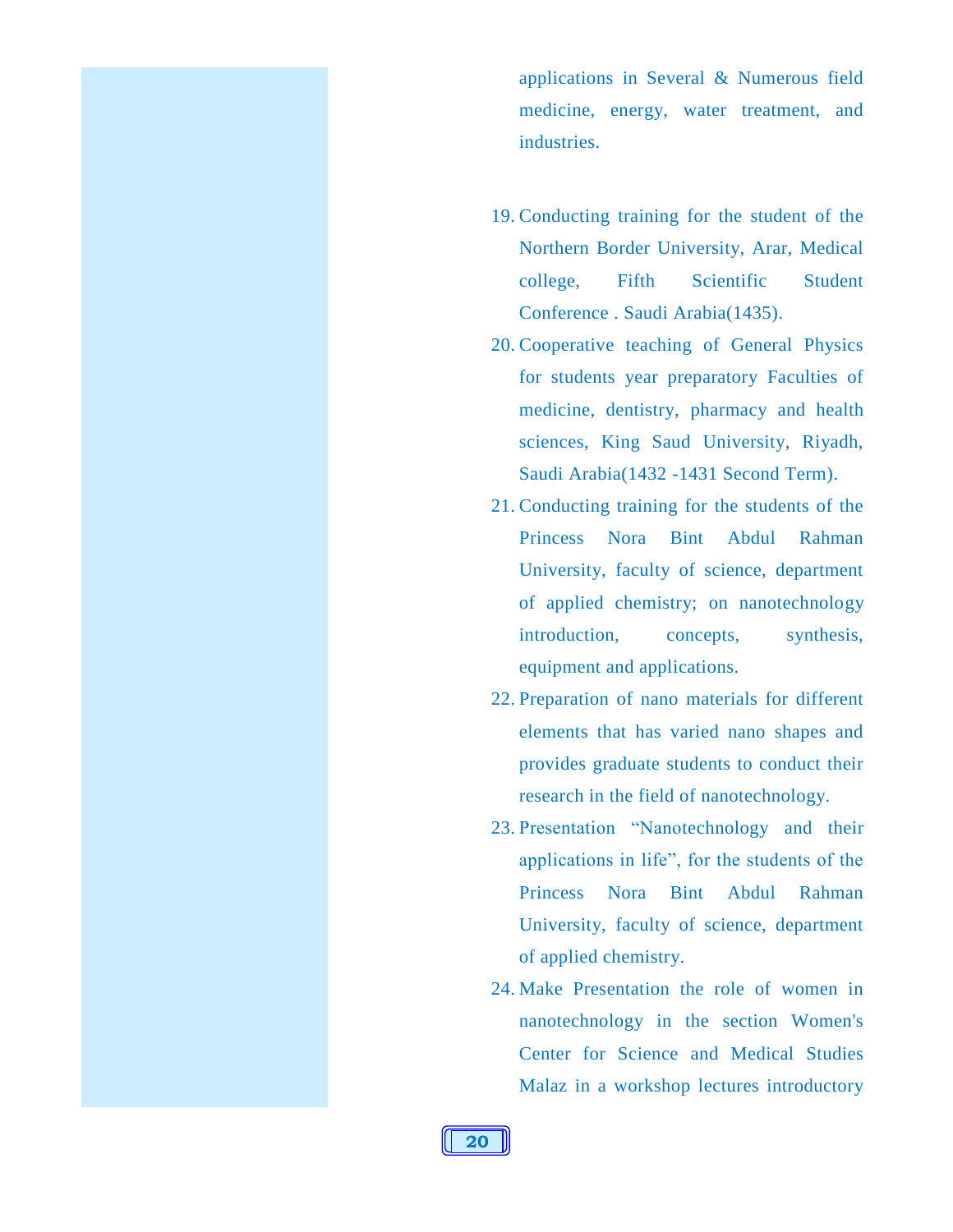grant research available to students and graduate students by the Center of Excellence in the application of manufacturing using nanotechnology (CENA), Deanship of Scientific Research, King Saud University, Riyadh , Kingdom of Saudi Arabia, April 2012.

- 25. Applying for (3) a patents application, King Abd ulaziz City for Science and Technology, and (4) a patents in the University of King Saud.
- 26. Cooperative teaching of General Physics for students year preparatory Faculties of medicine, dentistry, pharmacy and health sciences, King Saud University, Riyadh, Saudi Arabia.
- 27. Applied Research in Molecular Dynamics **Simulations**
- 28. -Scientific Research in Molecules Collision
- 29. Private Academic Education Sectors: Teaching all Physics Subjects.
- 30. Supervising Physics Laboratories. Department of Physics, Faculty of Science, University of Khartoum.

#### **Skills**

1. Skills in the Synthesis Nanoparticles that have been manufactured with chemicals:

1- Gold nanoparticles with different methods, shapes, and sizes.

2- Silver nanoparticles with different methods, shapes,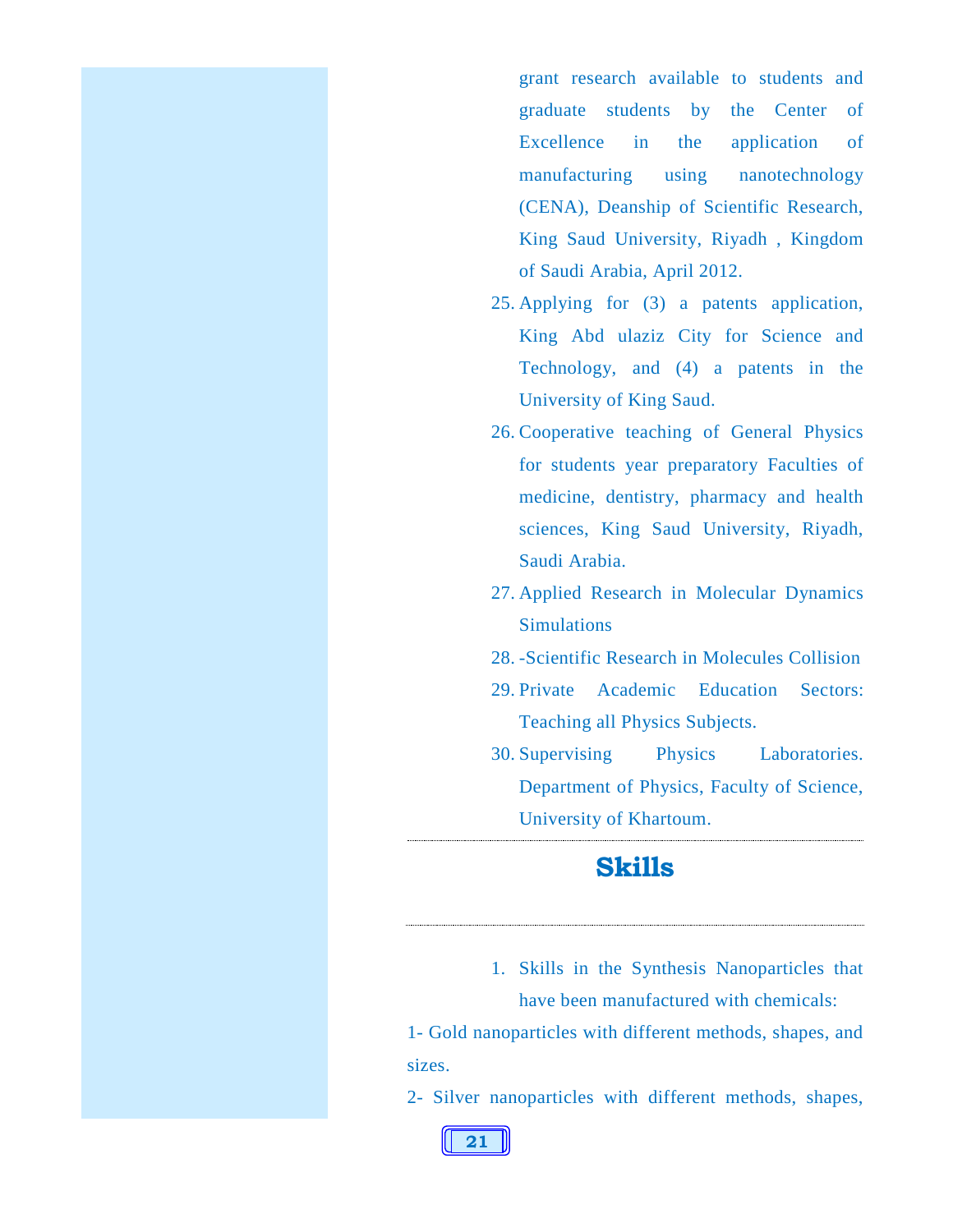and sizes.

3- Zinc oxide nanoparticles with different methods, shapes, and sizes.

4- Copper oxide nanoparticles with different methods, shapes, and sizes.

5 Iron oxide nanoparticles with difefrent shapes, sizes, and different methods.

6- Silicon dioxide spherical nanoparticles.

7- Gold and Silver alloy nanoparticles.

8-Silver nanowires.

9- Nanofibers.

10-Titanium dioxide

11-Lipiosomes

- 2. Synthesis of Nanoparticles Nanofibers by environmentally friendly materials in different ways and different forms and shapes, showed disclosures positive results and is characterized by methods as ways to new, so the statement request a applying (6) patents the University of King Saud of some of these products.
- 3. Applied nanotechnology in different fields.

#### **SEMINARS GAVE & PARTICIPATED IN**:

- 1. The Top 9 Errors Arabic Academic Writers That Cause Journal Rejection. Research Center, Female Center for Scientific and Medical Collages, King Saud University, Riyadh , Saudi Arabia 1Feubrouy 2013.
- 2. Molecular Dynamics Simulation Study the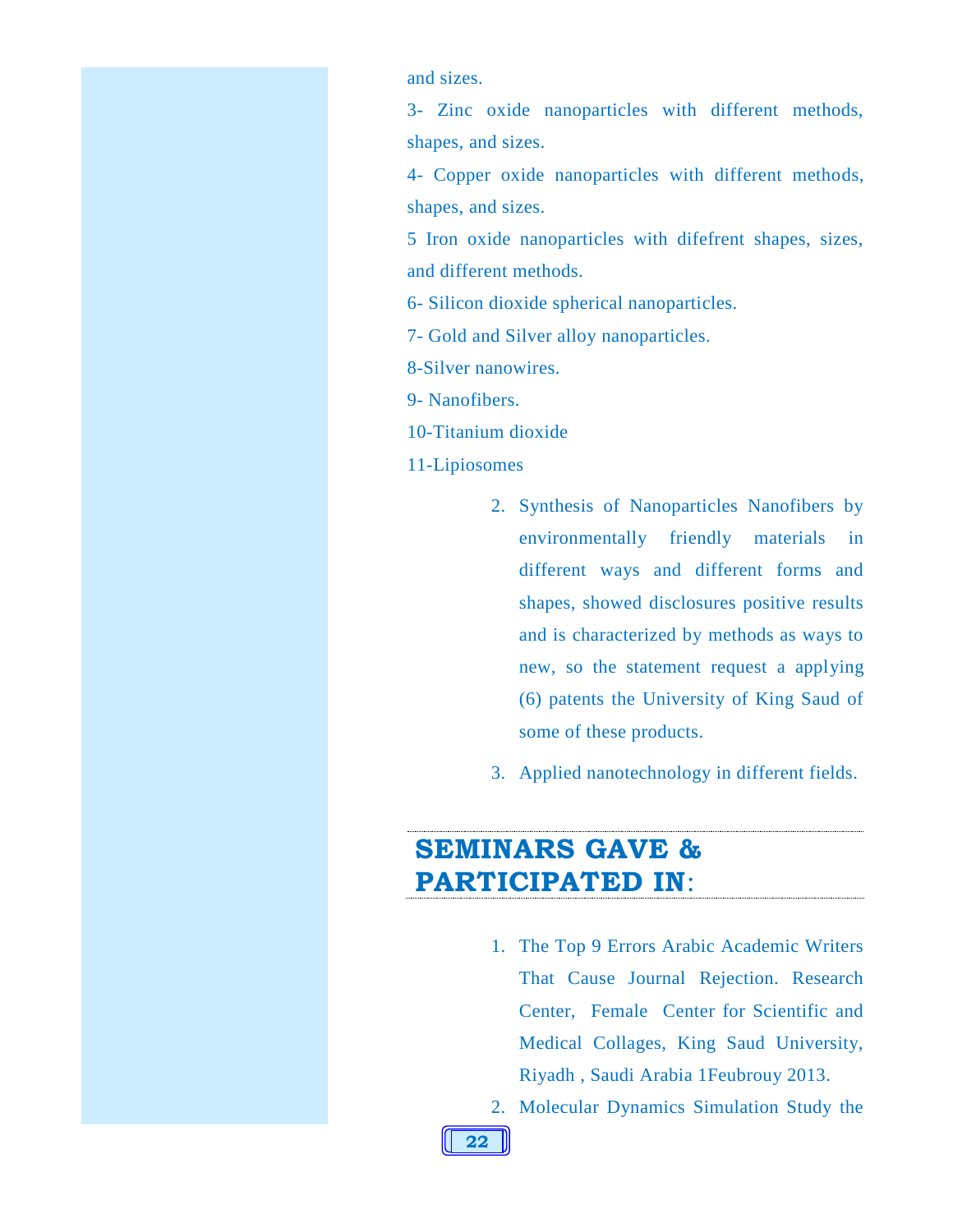Collision System of the Hydrogen/ Deuterium Molecules with Copper atomic Cluster (Cu9), Faculty of Education, Lab of Physics in University of Khartoum.

- 3. Dye Laser Production & its Applications, Faculty of Science, Lab of Laser, Physics Department, Faculty of Science, University of Khartoum.
- 4. The 8th International Conference on 'Highcapacity Optical Networks and Emerging Technologies (HONET), King Saud University, Riyadh.
- 5. Patent Filing Pathway, Intellectual Property & technology licensing program. King Saud University, Riyadh.
- 6. Workshop on Hydrogen and Fuel Cell Technologies, King Saud University, Riyadh.
- 7. Femtosecond Laser Spectroscopy and 4D Electron

Imaging in Materials Science, Physics  $\cdot$ Biology and Chemistry, King Abdulla institute for nanotechnology, King Saud University, Riyadh.

- 8. Workshop How to Develop a Good Scientific Resarch Proposal, King Saud University, Riyadh.
- 9. Microsoft Students Mega Meeting at King Saud University, King Saud University, Riyadh.
- 10. Workshop How to Choose the Subject of your Search, and How to Read a Scientific Paper, Research Center, Female Center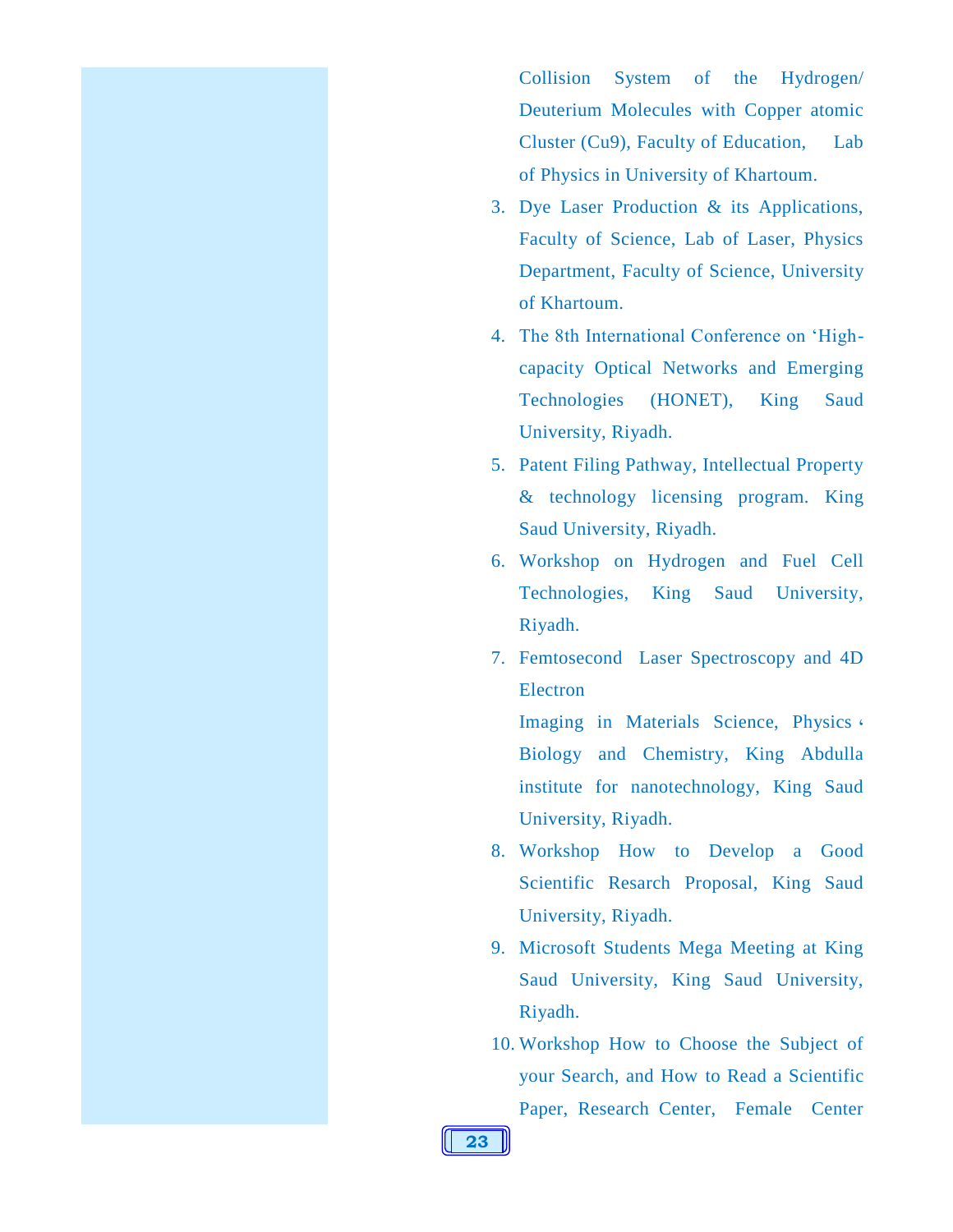for Scientific and Medical Collages, King Saud University, Riyadh , Saudi Arabia.

- 11. Workshop Action (zotero) Free Alternative to the Program EndNote, Research Center, Female Center for Scientific and Medical Collages, King Saud University, Riyadh , Saudi Arabia.
- 12. Workshop Selection of Appropriate Reference, and Set up a Scientific Poster, Research Center, Female Center for Scientific and Medical Collages, King Saud University, Riyadh , Saudi Arabia.
- 13. Workshop : Working Budget: Costs and Funding Sources, Research Center, Female Center for Scientific and Medical Collages, King Saud University, Riyadh , Saudi Arabia.
- 14. Workshop Scientific Paper Writing, Research Publication between Good and the Bad, , Research Center, Female Center for Scientific and Medical Collages, King Saud University, Riyadh , Saudi Arabia.
- 15. Workshop on Data Collection and Analysis, Research Center, Female Center for Scientific and Medical Collages, King Saud University, Riyadh , Saudi Arabia.
- 16. Workshop Survey and Questionnaire Design, Research Center, Female Center for Scientific and Medical Collages, King Saud University, Riyadh , Saudi Arabia.
- 17. Workshop on the Ethics of Scientific Research, Deanship of Scientific research, Female Center for Scientific and Medical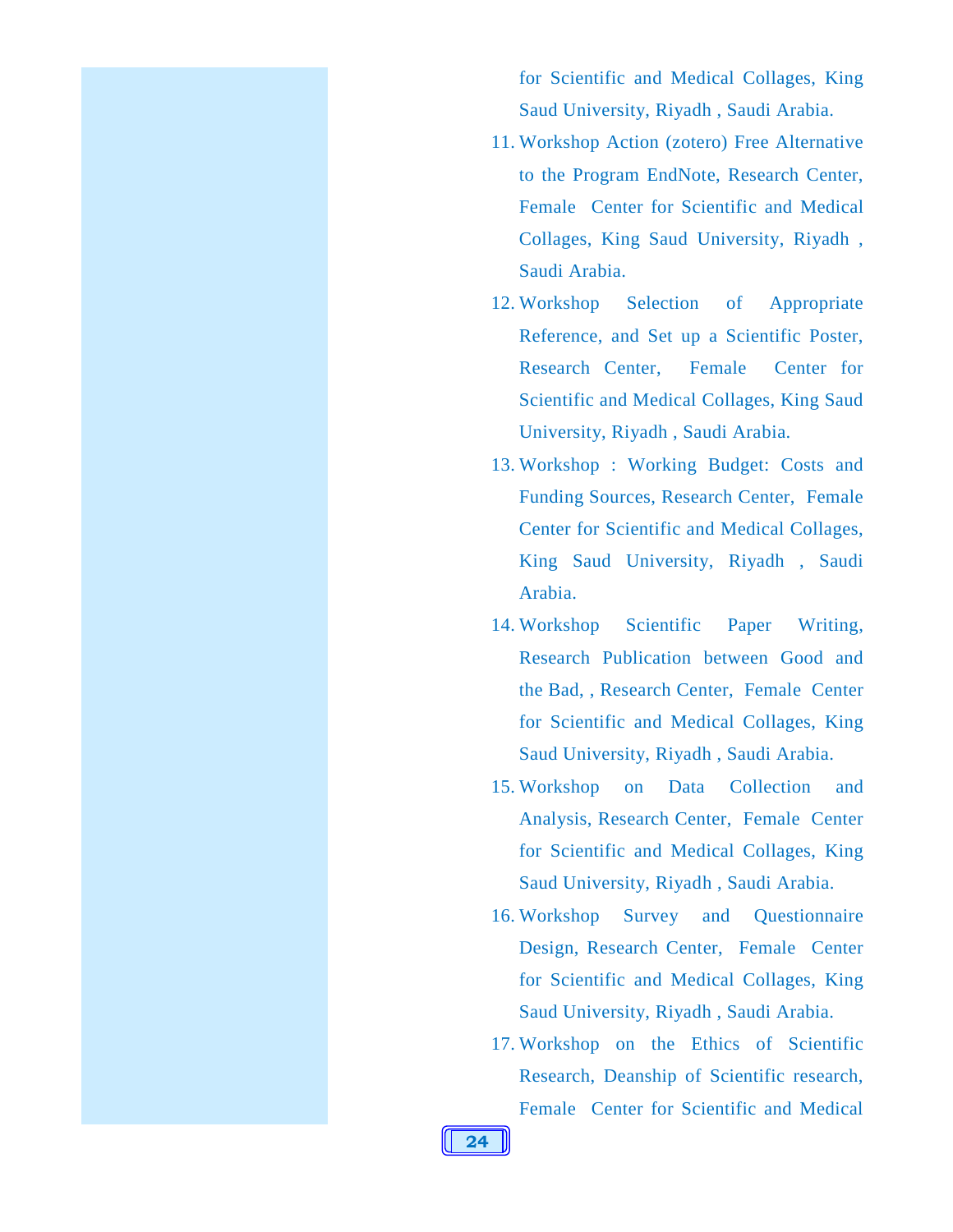Collages, King Saud University, Riyadh , Saudi Arabia.

- 18. Workshops Uses ISI databases, Research Center, Female Center for Scientific and Medical Collages, King Saud University, Riyadh , Saudi Arabia.
- 19. Workshop Using EndNote Web Crawler, Research Center, Female Center for Scientific and Medical Collages, King Saud University, Riyadh , Saudi Arabia.
- 20. Workshop Uses Database ISI Web, Research Center, Female Center for Scientific and Medical Collages, King Saud University, Riyadh , Saudi Arabia.
- 21. Workshop (Select topic and Formulate a Hypothesis) and ( Design and Research Methods) , Research Center, Female Center for Scientific and Medical Collages, King Saud University, Riyadh , Saudi Arabia.
- 22. Workshop on Nanotechnology and their Importance in Daily Life, , King Abdulla institute for nanotechnology, King Saud University, Riyadh.
- 23. A series of Seminars on Women's Health .And Lifestyle, Research Center, Female Center for Scientific and Medical Collages, King Saud University, Riyadh , Saudi Arabia.
- 24. Workshop on Obesity and Lifestyle, Research Center, Female Center for Scientific and Medical Collages, King Saud University, Riyadh , Saudi Arabia.